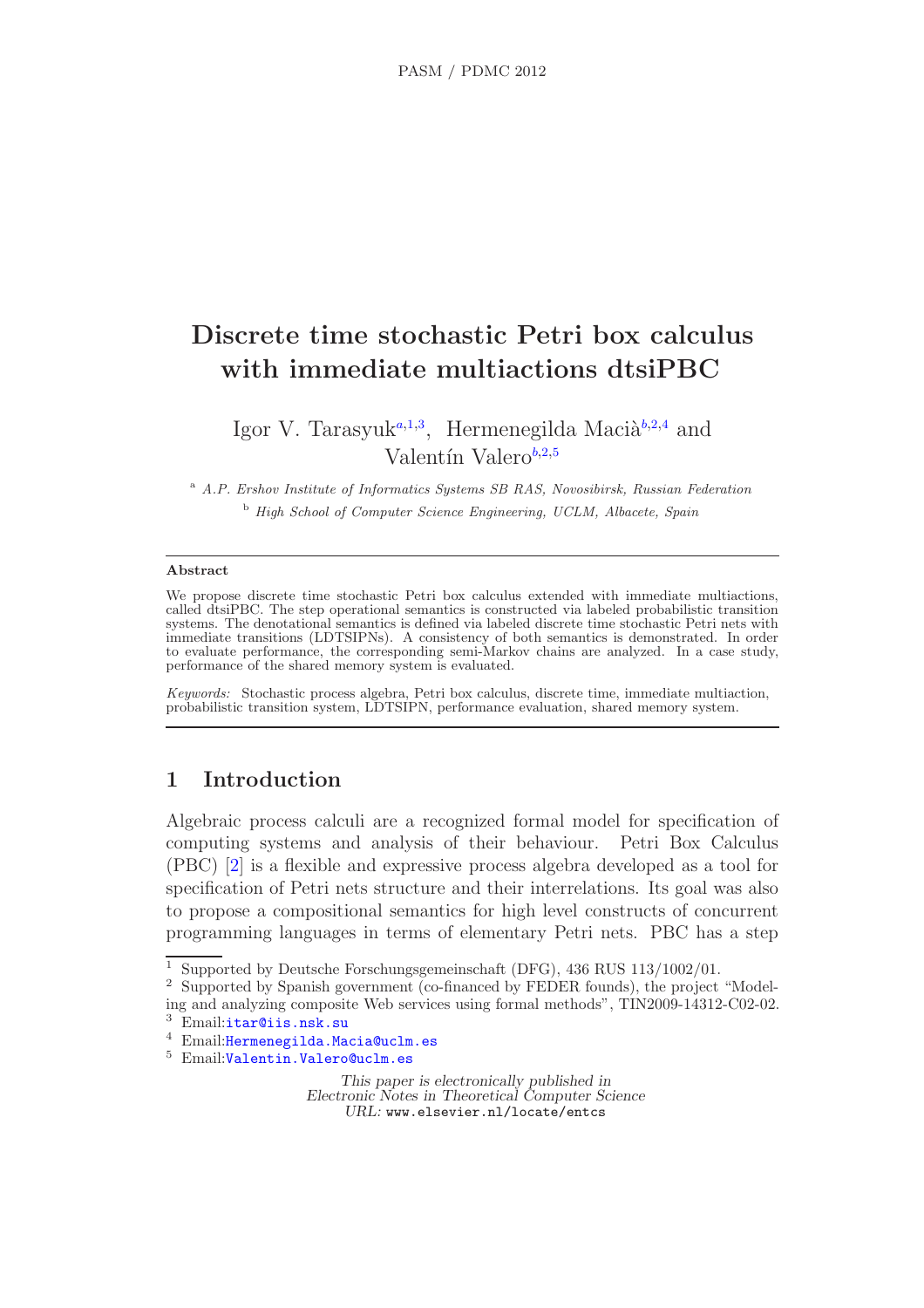operational semantics in terms of labeled transition systems. Its denotational semantics was proposed in terms of a subclass of Petri nets (PNs) equipped with interface and considered up to isomorphism called Petri boxes.

There are timed extensions of PBC considering a deterministic or a nondeterministic time model: time Petri box calculus (tPBC) [\[7\]](#page-24-1), in which an interleaving semantics is considered and actions have a time interval associated; timed Petri box calculus (TPBC) [\[11\]](#page-24-2), where a step semantics is considered and multiactions have time durations associated, and arc time Petri box calculus (atPBC) [\[16\]](#page-24-3), in which a step semantics is also considered and time intervals for the multiaction delays. There are also stochastic extensions of PBC: stochastic Petri box calculus (sPBC) [\[8,](#page-24-4)[9\]](#page-24-5), with a continuous time model and multiaction delays that follow a negative exponential distribution. A discrete time stochastic extension of finite PBC was presented in [\[17\]](#page-24-6), dtsPBC, providing a step operational semantics and a denotational semantics based on dts-boxes, a subclass of labeled discrete time stochastic PNs (LDTSPNs).

In this paper, dtsPBC is extended with the iteration operator and immediate multiactions. This new language, *discrete time stochastic and imme*diate Petri box calculus (dtsiPBC), is a discrete time analog of sPBC. Immediate multiactions increase the specification capability: they can model instant probabilistic choices and activities with negligible durations. They are also used to specify urgent activities and the ones, which not relevant for performance evaluation. In many cases, they result in a more clear system representation. We define a step operational semantics by using labeled probabilistic transition systems, and a corresponding denotational semantics in terms of a subclass of LDTSPNs with immediate transitions (LDTSIPNs), called dtsi-boxes. Consistency of both semantics is then demonstrated. The corresponding stochastic process, semi-Markov chain (SMC), is constructed and investigated, with the purpose of performance evaluation. At last, a case study of a system with two processors and a common shared memory explains how to model and analyze performance of concurrent systems with dtsiPBC.

There are many well-known works related to stochastic extensions of process algebras (SPAs). Due to the lack of space we can only mention a few of them, as MTIPP [\[4\]](#page-24-7), PEPA [\[5\]](#page-24-8) and EMPA [\[1\]](#page-24-9). The first difference between dtsiPBC and these classical SPAs comes from PBC, since dtsiPBC is based on that calculus: all operations and a notion of multiaction are inherited from PBC. The second difference is discrete conditional probabilities of activities in dtsiPBC due to its discrete time semantics, whereas the action rates are used in the standard SPAs with continuous time semantics. Discrete time operational semantics of dtsiPBC allows for concurrent execution of activities in steps. In continuous time semantics, concurrency is simulated by interleaving, since simultaneous occurrence of any two events has zero probability according to the properties of continuous probability distributions. The third difference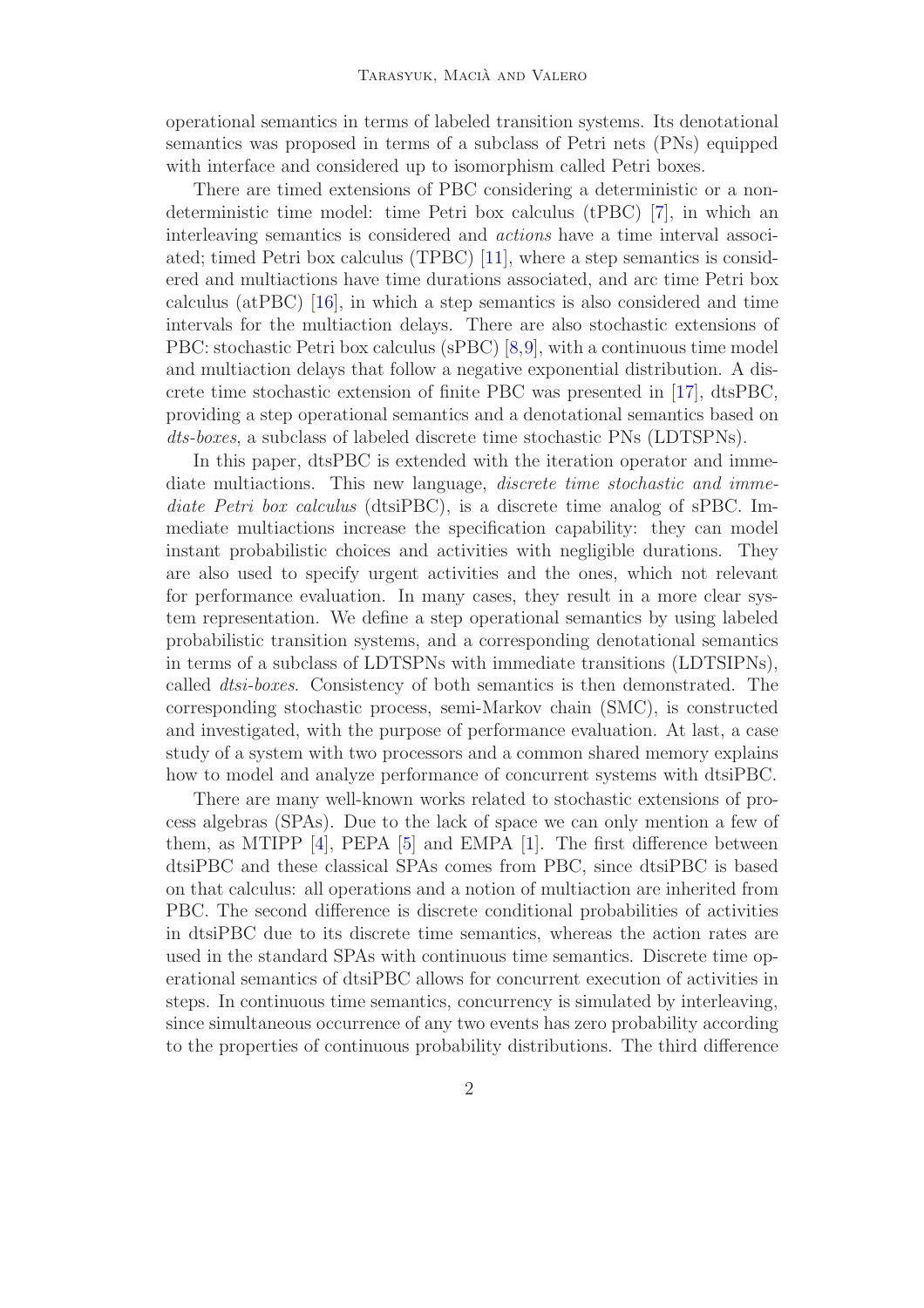are immediate multiactions in dtsiPBC which have the same priority while immediate actions in EMPA can have different priorities. There exist no immediate actions in MTIPP and PEPA. There is a recent work by Markovski and de Vink [\[10\]](#page-24-10), where a SPA with discrete time is defined, providing for it an interleaving semantics, but in this work immediate actions are not considered.

The paper is organized as follows. In Section [2,](#page-2-0) the syntax of the extended calculus dtsiPBC is presented. In Section [3,](#page-4-0) we construct the operational semantics of the algebra in terms of labeled probabilistic transition systems. In Section [4,](#page-10-0) we propose the denotational semantics based on a subclass of LDTSIPNs. In Section [5,](#page-15-0) the corresponding stochastic process is defined and analyzed. In Section [6,](#page-19-0) an illustrative example of the shared memory system is presented and investigated as a case study. Section [7](#page-22-0) summarizes the results obtained and outlines research perspectives.

# <span id="page-2-0"></span>2 Syntax

We denote the set of all finite multisets over a set X by  $\mathbb{N}_f^X$  and the set of all subsets of X by  $2^X$ . Let  $Act = \{a, b, \ldots\}$  be the set of *elementary actions*. Then  $\widehat{Act} = \{\hat{a}, \hat{b}, ...\}$  is the set of *conjugated actions (conjugates)* s.t.  $a \neq \hat{a}$ and  $\hat{a} = a$ . Let  $\mathcal{A} = Act \cup \widehat{Act}$  be the set of all actions, and  $\mathcal{L} = \mathbb{N}_f^{\mathcal{A}}$  be the set of all multiactions. Note that  $\emptyset \in \mathcal{L}$ , this corresponds to the execution of a multiaction that contains no visible action names. The *alphabet* of  $\alpha \in \mathcal{L}$  is defined as  $\mathcal{A}(\alpha) = \{x \in \mathcal{A} \mid \alpha(x) > 0\}.$ 

A stochastic multiaction is a pair  $(\alpha, \rho)$ , where  $\alpha \in \mathcal{L}$  and  $\rho \in (0, 1)$  is the conditional probability of the multiaction  $\alpha$ . These probabilities are used to calculate the probabilities of state changes (steps) at discrete time moments. The probabilities of stochastic multiactions are required not to be equal to 1, since this value is left for immediate multiactions. On the other hand, notice that zero probabilities are not allowed for multiactions, since they would never be performed in this case. Let  $\mathcal{SL}$  be the set of all stochastic multiactions.

An *immediate multiaction* is a pair  $(\alpha, l)$ , where  $\alpha \in \mathcal{L}$  and  $l \in \mathbb{N} \setminus \{0\}$ is the non-zero weight of the multiaction  $\alpha$ . These are clearly identifiable from stochastic multiactions, because of the natural number instead of a real number in the interval  $(0, 1)$ . Stochastic and immediate multiactions cannot be executed together in some concurrent step, i.e. the steps can only consist either of stochastic or immediate multiactions, the latter having a priority over stochastic ones. Thus, in a state where both kinds of multiactions can occur, immediate multiactions always occur before stochastic ones. Let  $\mathcal{IL}$  be the set of all immediate multiactions.

Notice that the same multiaction  $\alpha \in \mathcal{L}$  may have different probabilities and weights in the same specification. An activity is a stochastic or an immediate multiaction. Let  $\mathcal{SIL} = \mathcal{SL} \cup \mathcal{IL}$  be the set of all activities. The alphabet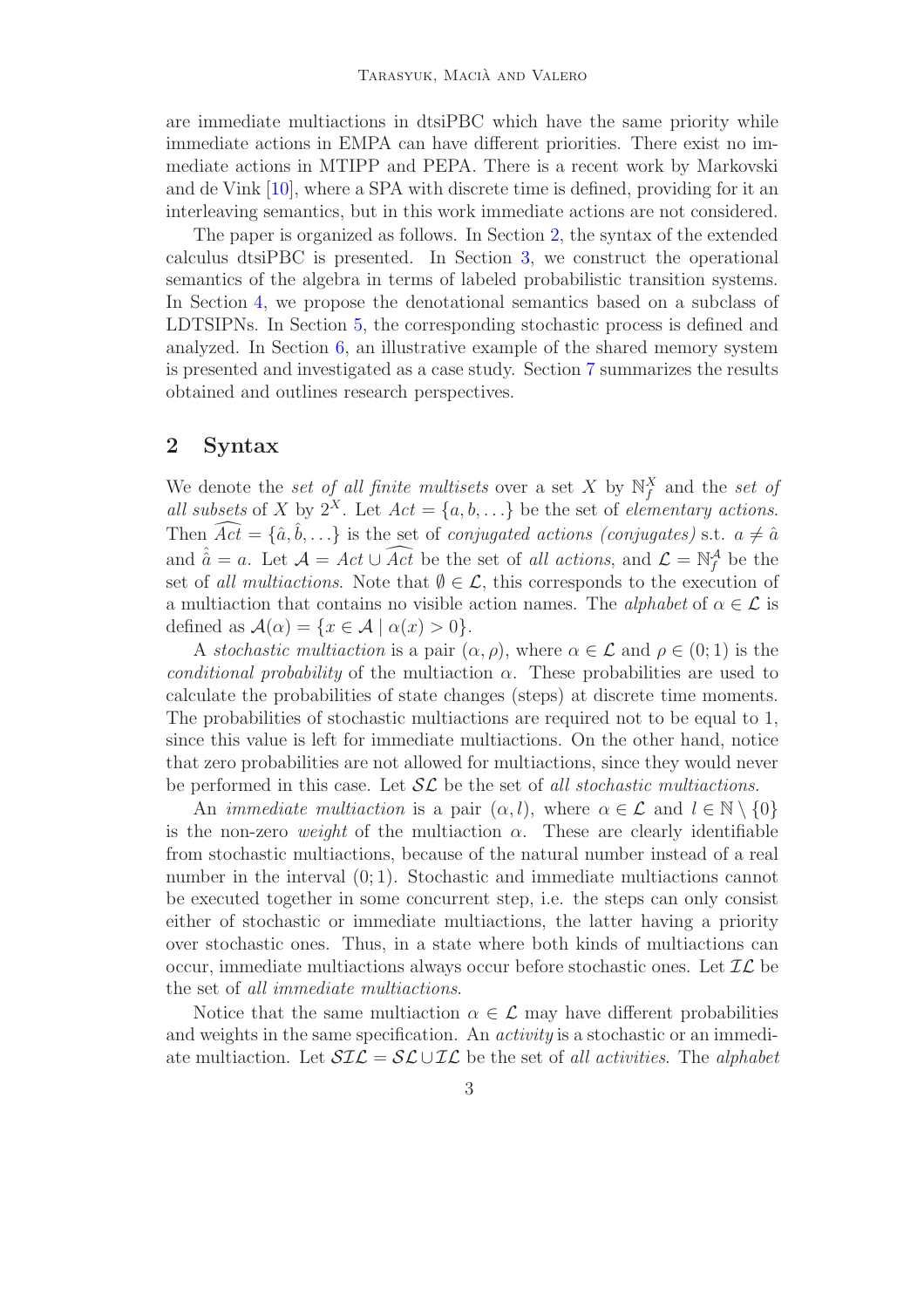of  $(\alpha, \kappa) \in \mathcal{SIL}$  is defined as  $\mathcal{A}(\alpha, \kappa) = \mathcal{A}(\alpha)$ . The alphabet of  $\Upsilon \in \mathbb{N}^{\mathcal{SIL}}_f$  is defined as  $\mathcal{A}(\Upsilon) = \bigcup_{(\alpha,\kappa)\in\Upsilon}\mathcal{A}(\alpha)$ . For  $(\alpha,\kappa) \in \mathcal{SIL}$ , we define its multiaction part as  $\mathcal{L}(\alpha,\kappa) = \alpha$  and its probability or weight part as  $\Omega(\alpha,\kappa) = \kappa$ .

Activities are combined into formulas by the following operations: sequential execution ;, choice  $\parallel$ , parallelism  $\parallel$ , relabeling  $\parallel f \parallel$  of actions, restriction rs over a single action, synchronization sy on an action and its conjugate, and *iteration* [\*\*] with three arguments: initialization, iteration body and termination. Sequential execution and choice have the standard interpretation like in other process algebras, but parallelism does not include synchronization unlike the corresponding operation in the standard process calculi. Relabeling functions  $f : \mathcal{A} \to \mathcal{A}$  are bijections preserving conjugates, i.e.  $\forall x \in \mathcal{A}, f(\hat{x}) = f(x)$ . Relabeling is extended to multiactions: for  $\alpha \in \mathcal{L}$ , we define  $f(\alpha) = \sum_{x \in \alpha} f(x)$ . Relabeling is extended to multisets of activities: for  $\Upsilon \in \mathbb{N}_{f}^{\mathcal{SL}}$ , we define  $f(\Upsilon) = \sum_{(\alpha,\kappa) \in \Upsilon} (f(\alpha), \kappa)$ . Restriction over an action  $a \in Act$  means that any process behaviour containing a or  $\hat{a}$  is not allowed.

Synchronization of multiactions is defined for multiactions belonging to the same class (stochastic or immediate). Taking into account this requirement, let  $\alpha, \beta \in \mathcal{L}$ , and  $a \in \mathcal{A}ct$  s.t.  $a \in \alpha$  and  $\hat{a} \in \beta$  or  $\hat{a} \in \alpha$  and  $a \in \beta$ . Synchronization of  $\alpha$  and  $\beta$  by  $\alpha$  is defined as  $\alpha \oplus_{\alpha} \beta = \gamma$ , where

$$
\gamma(x) = \begin{cases} \alpha(x) + \beta(x) - 1, & \text{if } x = a \text{ or } x = \hat{a}; \\ \alpha(x) + \beta(x), & \text{otherwise.} \end{cases}
$$

As in PBC, static expressions specify the structure of processes and correspond to unmarked LDTSIPNs.

**Definition 2.1** Let  $(\alpha, \kappa) \in \mathcal{SIL}$ ,  $a \in Act$ . A static expression of dtsiPBC is  $E ::= (\alpha, \kappa) | E; E | E | E | E | E | E | E | f | | E$  rs  $a | E$  sy  $a | [E * E * E].$ StatExpr will denote the set of all static expressions of dtsiPBC.

A restriction must be introduced to avoid inconsistency of the iteration operator. We do not allow any concurrency at the highest level of the second argument of iteration. This is not a severe restriction, since we can prefix parallel expressions by an activity with the empty multiaction. The mentioned inconsistency can result in non-safe nets [\[3\]](#page-24-11).

**Definition 2.2** Let  $(\alpha, \kappa) \in \mathcal{SIL}$ , and  $a \in Act$ . A regular static expression of dtsiPBC is

 $E ::= (\alpha, \kappa) | E; E | E | E | E | E | E | E | f | E \text{ is a} | E \text{ sy a} | [E * D * E],$ where  $D ::= (\alpha, \kappa) | D; E | D[|D | D[f] | D$  rs  $a | D$  sy  $a | [D * D * E].$ 

RegStatExpr will denote the set of all regular static expressions of dtsiPBC. Dynamic expressions specify process states, and correspond to LDTSIPNs (marked by definition). Dynamic expressions are obtained from static ones which are annotated with upper or lower bars and specify active components of the system at the current instant.  $\overline{E}$  denotes the *initial*, E denotes the *final* state of the process specified by a static expression  $E$ . The underlying static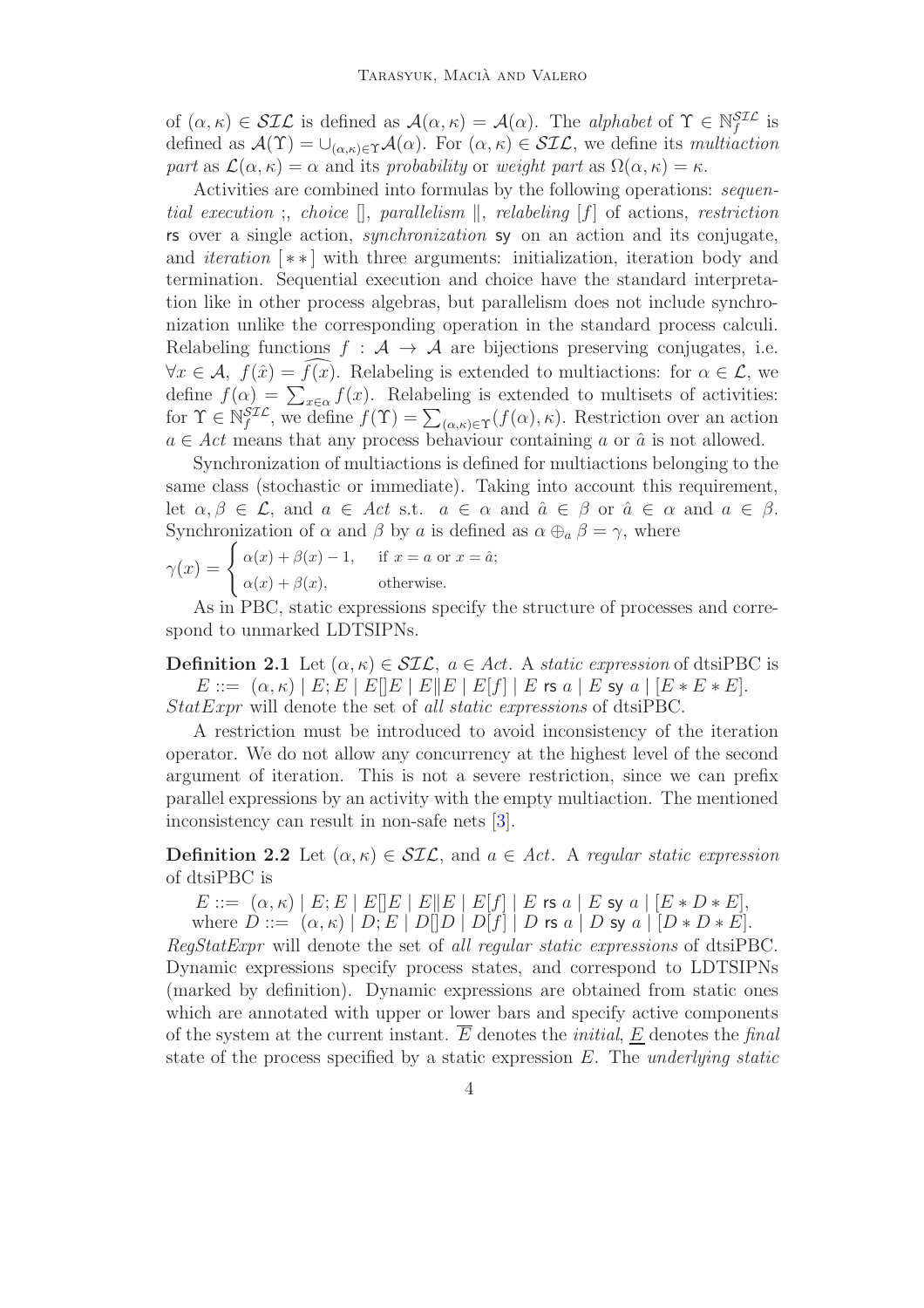expression of a dynamic one is obtained by removing all the bars from it.

**Definition 2.3** Let  $E \in StatExpr$ ,  $a \in Act$ . A dynamic expression of dtsiPBC is

 $G ::= \overline{E} | E | G; E | E; G | G || E | E || G | G || G | G | f | G$  is a | G sy a |  $[G * E * E] | [E * G * E] | [E * E * G].$ 

 $DynExpr$  will denote the set of all dynamic expressions of dtsiPBC. If the underlying static expression of a dynamic one is not regular, the corresponding LDTSIPN can be non-safe (but it is 2-bounded in the worst case [\[3\]](#page-24-11)). A dynamic expression is regular if its underlying static expression is regular. RegDynExpr denotes the set of all regular dynamic expressions of dtsiPBC.

## <span id="page-4-0"></span>3 Operational semantics

Inaction Rules. These describe structural transformations for dynamic expressions, but not changing the states of the specified processes. The goal of these syntactic transformations is to obtain the well-structured terminal expressions called operative ones to which no inaction rules can be further applied. These transformations do not take any time, and their application to a dynamic expression will not modify the corresponding marking in the associated LDTSIPN. No transitions are therefore fired in relation with these transformations. In Table [1,](#page-4-1) we define the inaction rules for the regular dynamic expressions in the form of overlined and underlined static ones, where  $E, F, K \in \text{ReadExpr}$  and  $a \in \text{Act.}$  Inaction rules for arbitrary regular dy-namic expressions are defined in Table [2,](#page-5-0) where  $E, F \in RegStatexpr$ ,  $a \in Act$ and  $G, H, G, H \in \text{RegDynError}.$ 

| Table 1 |  |  |  |  |  |  |  |                                                                         |  |  |
|---------|--|--|--|--|--|--|--|-------------------------------------------------------------------------|--|--|
|         |  |  |  |  |  |  |  | In action rules for overlined and underlined regular static expressions |  |  |

<span id="page-4-1"></span>

| $\overline{E;F} \Rightarrow \overline{E};F$                          | $E; F \Rightarrow E; \overline{F}$                                                                                                                                   | $E; E \Rightarrow E; F$                  |
|----------------------------------------------------------------------|----------------------------------------------------------------------------------------------------------------------------------------------------------------------|------------------------------------------|
| $\overline{E}$    $\overline{F}$ $\Rightarrow$ $\overline{E}$    $F$ | $E  F \Rightarrow E  \overline{F}$                                                                                                                                   | $E[]F \Rightarrow E[]F$                  |
| $E[\underline{F} \Rightarrow E[\overline{F}]$                        | $E  F \Rightarrow E  F$                                                                                                                                              | $E  E \Rightarrow E  F$                  |
| $\overline{E[f]} \Rightarrow \overline{E}[f]$                        | $E[f] \Rightarrow E[f]$                                                                                                                                              | E rs $a \Rightarrow \overline{E}$ rs $a$ |
| $E$ rs $a \Rightarrow E$ rs $a$                                      | E sy $a \Rightarrow \overline{E}$ sy $a$                                                                                                                             | E sy $a \Rightarrow E$ sy $a$            |
|                                                                      | $\overline{[E*F*K]} \Rightarrow \overline{[E*F*K]} \quad \underline{[E*F*K]} \Rightarrow [E*\overline{F}*K] \quad \overline{[E*F*K]} \Rightarrow [E*\overline{F}*K]$ |                                          |
|                                                                      | $[E * F * K] \Rightarrow [E * F * \overline{K}] [E * F * K] \Rightarrow [E * F * K]$                                                                                 |                                          |

A regular dynamic expression G is operative if no inaction rule can be applied to it.  $OpRegDynExpr$  denotes the set of all *operative regular dynamic* expressions of dtsiPBC. Note that any dynamic expression can be always transformed into a (not necessarily unique) operative one by using the inaction rules. We shall consider regular expressions only and omit the word "regular".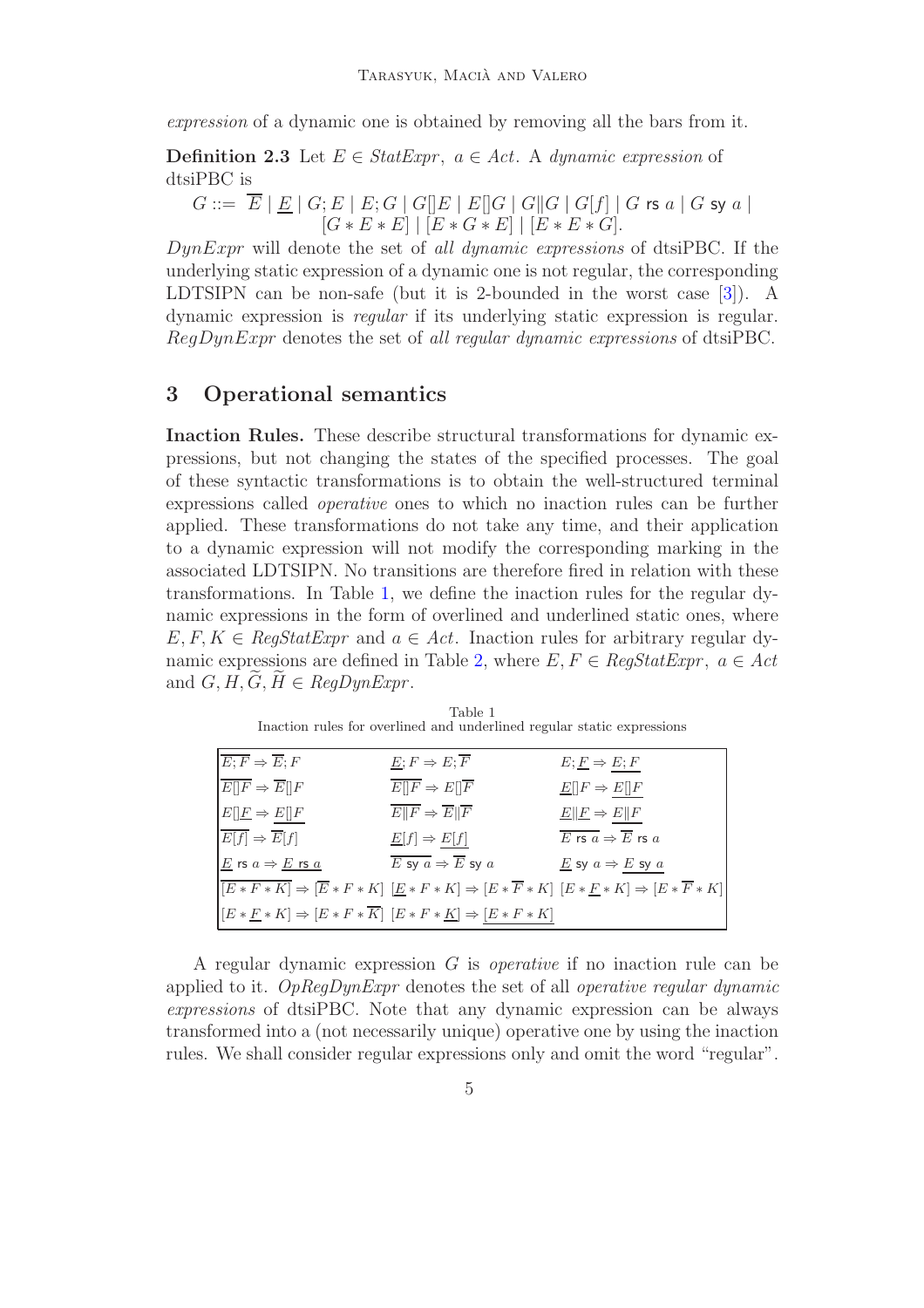Table 2 Inaction rules for arbitrary regular dynamic expressions

<span id="page-5-0"></span>

| $G \Rightarrow \widetilde{G}, \neg \in \{ ; , \Box \}$                                                      | $G \Rightarrow G, \ \circ \in \{;,\}$              | $G \Rightarrow G$                                                                | $H \Rightarrow H$       | $G \Rightarrow G$               |
|-------------------------------------------------------------------------------------------------------------|----------------------------------------------------|----------------------------------------------------------------------------------|-------------------------|---------------------------------|
| $G \circ E \Rightarrow G \circ E$                                                                           | $E \circ G \Rightarrow E \circ G$                  | $G  H \Rightarrow G  H$                                                          | $G  H \Rightarrow G  H$ | $G[f] \Rightarrow \tilde{G}[f]$ |
| $G \Rightarrow \widetilde{G}$ , $\circ \in \{ \text{rs}, \text{sy} \}$<br>$G \circ a \Rightarrow G \circ a$ | $G \Rightarrow G$<br>$[G*E*F] \Rightarrow [G*E*F]$ | $G \Rightarrow G$<br>$[E*G*F] \Rightarrow [E*G*F]$ $[E*F*G] \Rightarrow [E*F*G]$ | $G \Rightarrow G$       |                                 |

**Definition 3.1** Let  $\approx$  =  $(\Rightarrow \cup \Leftarrow)^*$  be the structural equivalence of dynamic expressions in dtsiPBC. Thus, two dynamic expressions  $G$  and  $G'$  are structurally equivalent, denoted by  $G \approx G'$ , if they can be reached from each other by applying the inaction rules in forward or backward direction.

Action and empty loop rules. With action rules the execution of activities is captured. The prioritization of immediate multiactions w.r.t. stochastic ones is also captured by these action rules. We also have the empty loop rule, which is used to capture a delay of one time unit at any state when no immediate multiactions are executable. In this case, the empty multiset of activities is considered to be executed. Action rules with stochastic multiactions define dynamic expression transformations due to the execution of non-empty multisets of stochastic multiactions, and are time consuming, they take one time unit, whereas action rules with immediate multiactions define instantaneous dynamic expression transformations due to the execution of non-empty multisets of immediate multiactions. Action rules with either stochastic or immediate multiactions respectively correspond to stochastic or immediate transition firings in the corresponding LDTSIPN. The firing of a set of stochastic transitions is time consuming, one time unit elapses with their firing, whereas immediate transitions take no time in their firing.

With the empty loop rule  $G \stackrel{\emptyset}{\rightarrow} G$  (rule El in Table [3\)](#page-7-0) we capture the possibility to stay at a tangible state (only stochastic movements are possible) without firing any activities. This is defined as an empty movement that takes one time unit. This rule reflects a non-zero probability to stay at the current state at the next time moment, which is an essential feature of discrete time stochastic processes. This is a new rule that has no prototype among inaction rules of PBC, since it represents a time delay. The PBC rule  $G \stackrel{\emptyset}{\to} G$  from [\[3\]](#page-24-11) in our setting would correspond to a rule  $G \Rightarrow G$ , but notice that our model is strongly based on the transformation of dynamic expressions into operative ones by the bars movements, hence, we do not introduce it in dtsiPBC.

Thus, an application of every action rule with stochastic multiactions or the empty loop rule requires one time unit delay, i.e. the execution of a (possibly empty) multiset of stochastic multiactions leading to the dynamic expression transformation described by the rule is accomplished instantaneously after one time unit. An application of every action rule with immediate multiactions does not take any time, i.e. the execution of a (non-empty) multiset of imme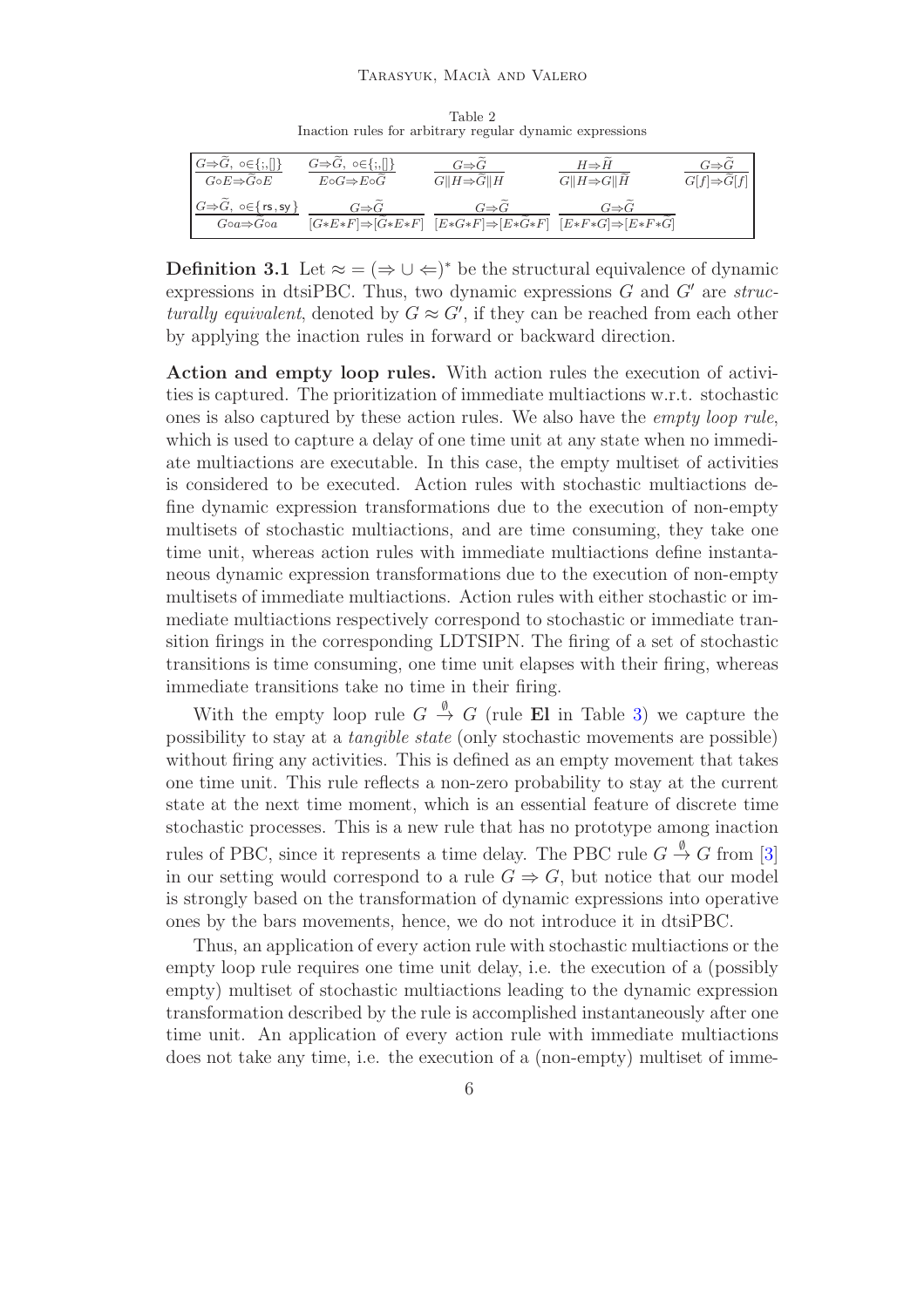diate multiactions is accomplished instantaneously at the current instant.

Expressions of dtsiPBC can contain identical activities. Thus, to avoid technical difficulties, such as the proper calculation of the state change probabilities for multiple transitions, we can always enumerate coinciding activities from left to right in the syntax of expressions. The new activities obtained from synchronization will be annotated with concatenation of numberings of the activities they come from, hence, the numbering we use has a tree structure to reflect the effect of multiple synchronizations. But notice that the new activities resulting from synchronizations in different orders should be considered up to permutation of their numbering. In this way, we can recognize different instances of the same activity.

Due to the lack of space we omit a formalization of the numbering mechanism, which is straightforward. From now onwards, we will assume that the identical activities are enumerated when needed to avoid ambiguity. This enumeration is considered to be implicit.

Let  $\mathcal{E} \subset X^2$  be an equivalence relation on a set X. The *equivalence class* (w.r.t.  $\mathcal{E}$ ) of  $x \in X$  is  $[x]_{\mathcal{E}} = \{y \in X \mid (x, y) \in \mathcal{E}\}\.$  The equivalence  $\mathcal{E}$ partitions X into the set of equivalence classes  $X/\varepsilon = \{ [x]_{\varepsilon} \mid x \in X \}.$ 

Let G be a dynamic expression. Then  $[G]_{\approx} = \{H \mid G \approx H\}$  is the equivalence class of  $G$  w.r.t. the structural equivalence.  $G$  is an *initial* dynamic expression, denoted by  $init(G)$ , if  $\exists E \in \text{RegStatExpr}$ ,  $G \in \overline{E}|_{\approx}$ . G is a final dynamic expression, denoted by  $\text{final}(G)$ , if  $\exists E \in \text{RegStatExpr}, G \in \boxed{E} \approx$ .

**Definition 3.2** Let  $G \in OpRegDynExpr$ . We now define the set of all sets of activities which can be executed from G, denoted by  $Can(G)$ . Let  $(\alpha, \kappa) \in$  $\mathcal{SIL}, E, F \in RegStatexpr, G, H \in OpRegDynExpr$  and  $a \in Act.$ 

- (i) If  $\text{final}(G)$  then  $\text{Can}(G) = \emptyset$ .
- (ii) If  $G = \overline{(\alpha, \kappa)}$  then  $Can(G) = \{\{(\alpha, \kappa)\}\}.$
- (iii) If  $\Upsilon \in Can(G)$  then  $\Upsilon \in Can(G \circ E)$ ,  $\Upsilon \in Can(E \circ G)$  ( $\circ \in \{\cdot, \cdot\}$ ),  $\Upsilon \in Can(G||H), \Upsilon \in Can(H||G), f(\Upsilon) \in Can(G[f]), \Upsilon \in Can(G \text{ rs } a)$ (when  $a, \hat{a} \notin \mathcal{A}(\Upsilon)$ ),  $\Upsilon \in \text{Can}(G \text{ sy } a)$ ,  $\Upsilon \in \text{Can}([G * E * F])$ ,  $\Upsilon \in Can([E * G * F]), \ \Upsilon \in Can([E * F * G]).$
- (iv) If  $\Upsilon \in Can(G)$  and  $\Xi \in Can(H)$  then  $\Upsilon + \Xi \in Can(G||H)$ .
- (v) If  $\Upsilon \in Can(G \text{ sy } a)$  and  $(\alpha, \kappa), (\beta, \lambda) \in \Upsilon$  are different,  $a \in \alpha, \hat{a} \in \beta$  then (a)  $(\Upsilon + \{(\alpha \oplus_{a} \beta, \kappa \cdot \lambda)\}) \setminus \{(\alpha, \kappa), (\beta, \lambda)\}\in Can(G \text{ sy } a), \text{ if } \kappa, \lambda \in (0, 1);$ 
	- (b)  $(\Upsilon + \{(\alpha \oplus_{a} \beta, \kappa + \lambda)\}) \setminus \{(\alpha, \kappa), (\beta, \lambda)\}\in Can(G \text{ sy } a), \text{ if } \kappa, \lambda \in \mathbb{N} \setminus \{0\}.$

When we synchronize the same set of activities in different orders, we obtain several activities with the same multiaction and probability or weight parts, but with different numberings having the same content. Then we only consider a single one of the resulting activities to avoid introducing redundant ones.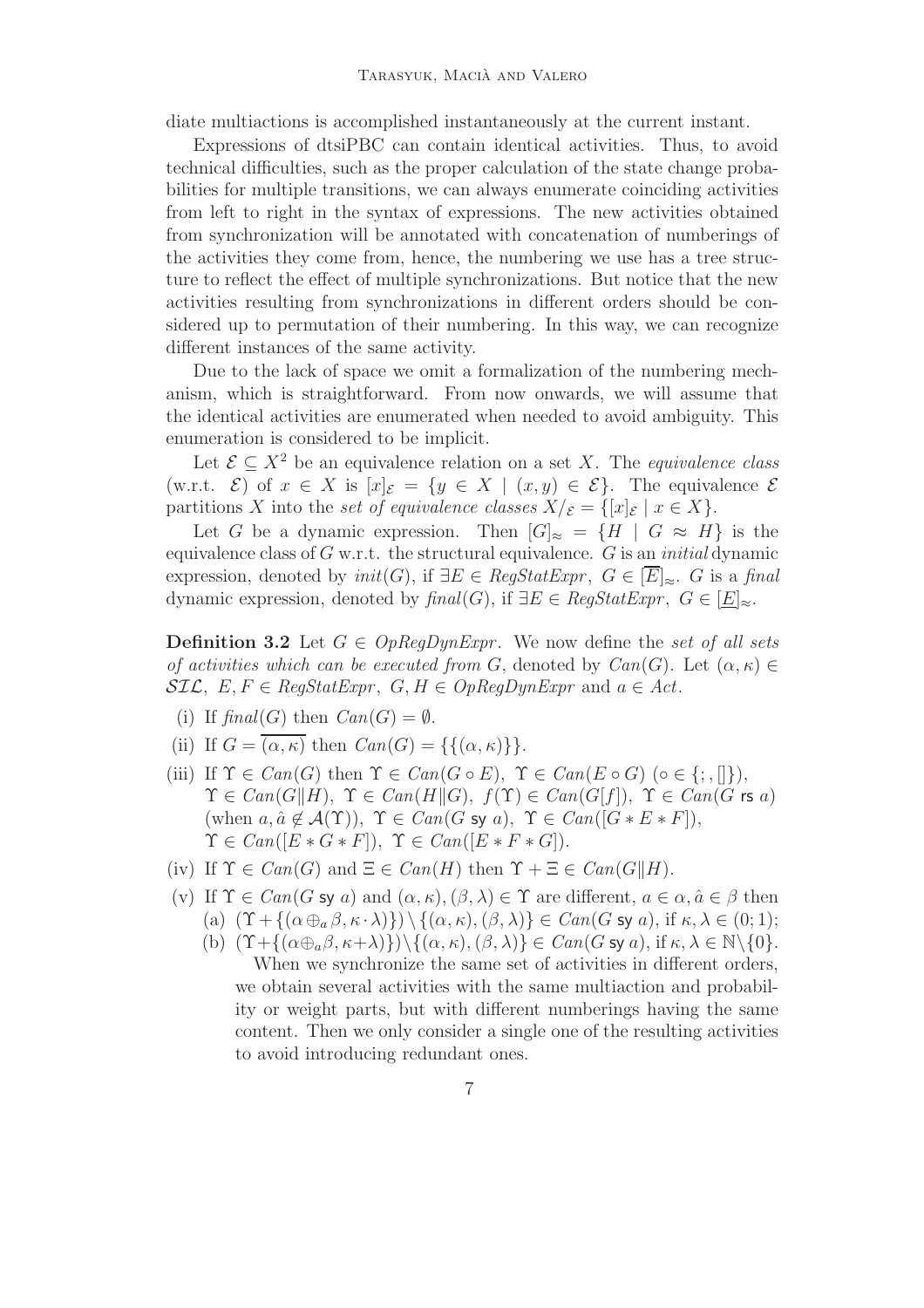By definition of  $Can(G), \Upsilon \in Can(G)$  implies  $\forall \Xi \subseteq \Upsilon, \Xi \neq \emptyset, \Xi \in$  $Can(G)$ . The expression  $G \in OpRegDynExpr$  is tangible, denoted by  $tang(G)$ , if  $Can(G)$  contains only sets of stochastic multiactions (possibly including the empty set), i.e.  $\forall \Upsilon \in Can(G), \ \Upsilon \in \mathbb{N}^{\mathcal{SL}}_f$ . Otherwise, G is vanishing, denoted by vanish $(G)$ , meaning that there are immediate multiactions in the sets from  $Can(G)$ , hence, according to the note above, there are non-empty sets of immediate multiactions in  $Can(G)$ , i.e.  $\exists \Upsilon \in Can(G), \ \Upsilon \in \mathbb{N}_{f}^{\mathcal{IL}} \setminus \{\emptyset\}.$  Clearly, immediate multiactions are only executable from vanishing operative dynamic expressions. Stochastic multiactions are only executable from tangible ones, since no stochastic multiactions can be executed from a vanishing operative dynamic expression  $G$ , even if  $Can(G)$  contains sets of stochastic multiactions. The reason is that immediate multiactions have a priority over stochastic ones, and must be executed first.

In Table [3,](#page-7-0) we define the action and empty loop rules, where  $(\alpha, \rho), (\beta, \chi) \in$  $\mathcal{SL}, (\alpha, l), (\beta, m) \in \mathcal{IL}, (\alpha, \kappa) \in \mathcal{SIL}.$  Further,  $E, F \in \text{RegStatexpr}, G, H \in$  $OpRegDynExpr, \ \widetilde{G}, \widetilde{H} \in RegDynExpr, \ a \in Act. \ \ Moreover, \ \Gamma, \Delta \in \mathbb{N}_{f}^{\mathcal{SL}}\backslash\{\emptyset\},\$  $\Gamma' \in \mathbb{N}_f^{\mathcal{SL}}, \ I, J \in \mathbb{N}_f^{\mathcal{IL}} \setminus \{\emptyset\}, \ I' \in \mathbb{N}_f^{\mathcal{IL}} \text{ and } \Upsilon \in \mathbb{N}_f^{\mathcal{SL}} \setminus \{\emptyset\}.$  The names of the action rules with immediate multiactions have suffix 'i'.

Table 3

<span id="page-7-0"></span>

| Action and empty loop rules |                                                                                                                                                                                                                                           |                                                                                                                                                                                                                                                                                                                                                                                                                                                                                                                                                                         |  |  |  |  |  |  |  |
|-----------------------------|-------------------------------------------------------------------------------------------------------------------------------------------------------------------------------------------------------------------------------------------|-------------------------------------------------------------------------------------------------------------------------------------------------------------------------------------------------------------------------------------------------------------------------------------------------------------------------------------------------------------------------------------------------------------------------------------------------------------------------------------------------------------------------------------------------------------------------|--|--|--|--|--|--|--|
|                             |                                                                                                                                                                                                                                           | $\boxed{\text{EI} \frac{\text{tang}(G)}{G \stackrel{d}{\rightarrow} G} \text{B} \stackrel{\overline{(a,\kappa)}}{(\alpha,\kappa)} \stackrel{\{\alpha,\kappa\}}{\longrightarrow} \underline{(\alpha,\kappa)} \text{S} \frac{G \stackrel{\lambda}{\rightarrow} G}{G:E \stackrel{\Upsilon}{\rightarrow} \widetilde{G}; E E: G \stackrel{\Upsilon}{\rightarrow} E; \widetilde{G}} \text{L} \frac{G \stackrel{\lambda}{\rightarrow} G}{G[f] \stackrel{f(\Upsilon)}{\rightarrow} \widetilde{G}[f]}}$                                                                          |  |  |  |  |  |  |  |
|                             |                                                                                                                                                                                                                                           | $\left  \text{Rs} \frac{G^{\frac{\gamma}{2}}\tilde{G}, a, \hat{a} \notin \mathcal{A}(\Upsilon)}{G \text{ is } a^{\frac{\gamma}{2}}\tilde{G} \text{ is } a} \right  \qquad \qquad \text{C} \frac{G^{\frac{\Gamma}{2}}\tilde{G}, \neg init(G) \lor (init(G) \land tang(\overline{E}))}{G \parallel E^{\frac{\Gamma}{2}}\tilde{G} \parallel E \text{ } E \parallel G^{\frac{\Gamma}{2}}E \parallel \tilde{G}}$                                                                                                                                                             |  |  |  |  |  |  |  |
|                             |                                                                                                                                                                                                                                           | $\Big \text{Ci}\ \frac{G\frac{I}{\to}\widetilde{G}}{G\ E\ \to\widetilde{G}\ E\ E\ G\frac{I}{\to}E\ \widetilde{G}}\ \ \text{P1}\ \frac{G\frac{I}{\to}\widetilde{G},\ tang(H)}{G\ H\ \to\widetilde{G}\ H\ \ H\ G\frac{I}{\to}H\ \widetilde{G}}$                                                                                                                                                                                                                                                                                                                           |  |  |  |  |  |  |  |
|                             |                                                                                                                                                                                                                                           | $\left\  \text{P1i} \right\ _{G \parallel H \stackrel{1}{\rightarrow} \widetilde{G} \parallel H} \frac{G \stackrel{I}{\rightarrow} \widetilde{G}}{\Vert H \parallel G \stackrel{I}{\rightarrow} H \parallel G} \text{P2} \xrightarrow{G \stackrel{\Gamma}{\rightarrow} \widetilde{G}, \ H \stackrel{\Delta}{\rightarrow} \widetilde{H}, \ tang(G) \wedge tang(H)} \left\  \text{P2i} \right\ _{G \parallel H \stackrel{I}{\rightarrow} \widetilde{G} \parallel \widetilde{H}} \right\ _{G \parallel H \stackrel{I}{\rightarrow} \widetilde{G} \parallel \widetilde{H}}$ |  |  |  |  |  |  |  |
|                             |                                                                                                                                                                                                                                           | $\Bigg  {\bf I1} \; \frac{G{\xrightarrow{\widetilde{\mathbf G}}}{{\widetilde{G}} \ast E \ast F]}\frac{G{\xrightarrow{\widetilde{\mathbf G}}}{{\widetilde{G}}} \;}{[E \ast E \ast F]} \qquad \quad {\bf I2} \; \frac{G{\xrightarrow{\widetilde{\mathbf G}}} {\widetilde{G}} , \; \neg init(G) \vee (init(G) \wedge tang(\overline{F}))}{[E \ast G \ast F]}$                                                                                                                                                                                                              |  |  |  |  |  |  |  |
|                             |                                                                                                                                                                                                                                           | $\begin{bmatrix} 12\textbf{i} \ \frac{G\cdot S}{[E*G*F]\cdot S} \ \frac{1}{[E*G*F]\cdot S} \end{bmatrix} \qquad \quad \textbf{I3} \ \frac{G\cdot S\widetilde{G}, \ \textit{-init}(G) \lor (\textit{init}(G) \land \textit{tang}(\overline{F}))}{[E*F*G]\cdot \frac{1}{[E*F*\widetilde{G}]} } \ \textbf{I3i} \ \frac{G\cdot S\widetilde{G}}{[E*F*G]\cdot \frac{1}{[E*F*\widetilde{G}]}}$                                                                                                                                                                                 |  |  |  |  |  |  |  |
|                             |                                                                                                                                                                                                                                           | $\begin{array}{lll} \textbf{Syl} & \frac{G^{\frac{\gamma}{2}}\widetilde{G}}{G \text { sy } a^{\frac{\gamma}{2}}\widetilde{G} \text { sy } a} & \textbf{Syl} & \frac{G \text { sy } a^{\frac{\gamma}{2}+\{(\alpha,\rho)\}+\{(\beta,\chi)\}}}{G \text { sy } a^{\frac{\gamma}{2}}\widetilde{G} \text { sy } a} & \frac{G \text { sy } a \in \alpha, \ \hat{a} \in \beta, \ \textit{tang}(G \text { sy } a)}{G \text { sy } a^{\frac{\gamma}{2}+\{(\alpha \oplus a\beta,\rho \cdot \chi)\}}\widetilde{$                                                                    |  |  |  |  |  |  |  |
|                             | $\textstyle \frac{\textstyle Syzi}{{}^G\text{ sy }a\frac{I'+\{(\alpha,l)\}+\{(\beta,m)\}}{I'+\{(\alpha\oplus_a\beta,l+m)\}}\tilde{G}\text{ sy }a,\;a\in\alpha,\;\hat{a}\in\beta}{I'+\{(\alpha\oplus_a\beta,l+m)\}}\tilde{G}\text{ sy }a}$ |                                                                                                                                                                                                                                                                                                                                                                                                                                                                                                                                                                         |  |  |  |  |  |  |  |

Rule Sy2 establishes that the synchronization of two stochastic multiactions is made by taking the product of their probabilities, since we are considering that both must occur for the synchronization to happen, so this corresponds to the probability of the event intersection. In rule  $Syzi$ , we sum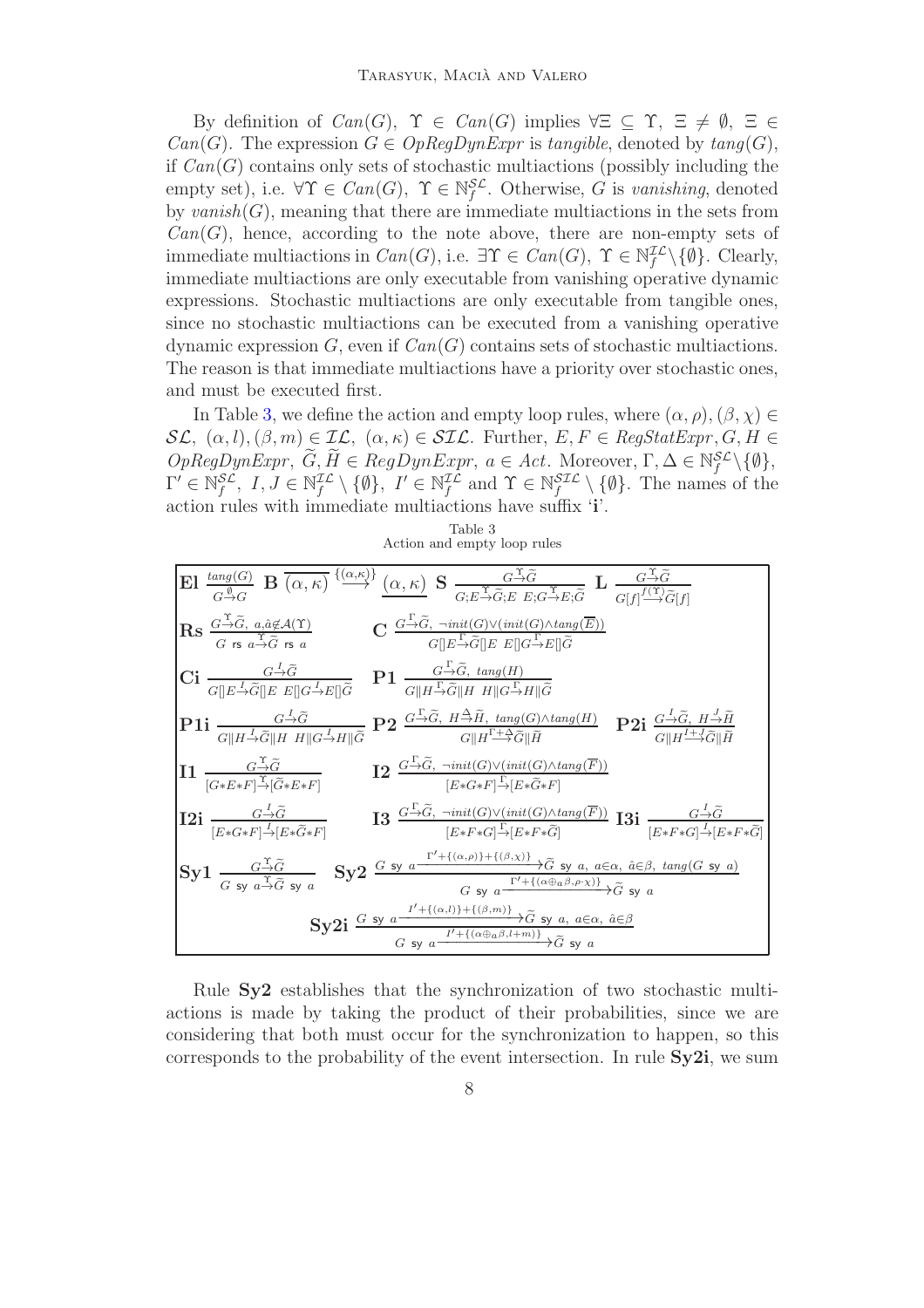the weights of two synchronized immediate multiactions, since the weights can be interpreted as the rewards, thus, we collect the rewards. Moreover, we express that the synchronized execution of immediate multiactions has more importance than that of every single one. Since execution of immediate multiactions takes no time, we prefer to execute in a step as many synchronized immediate multiactions as possible to get more progress in behaviour, this aspect will be used later, while evaluating performance on the basis of the embedded discrete time Markov chains. We do not have self-synchronization, i.e. the synchronization of an activity with itself, since all the (enumerated) activities executed together are considered to be different. This allows us to avoid many technical difficulties [\[3\]](#page-24-11).

Transition systems. Now we construct labeled probabilistic transition systems of dynamic expressions to define later the operational semantics.

**Definition 3.3** The *derivation set*  $DR(G)$  of a dynamic expression G is the minimal set s.t.  $[G]_{\approx} \in DR(G)$  or, if  $[H]_{\approx} \in DR(G)$  and  $\exists \Gamma, H \stackrel{\Gamma}{\to} \widetilde{H}$ , then  $[H]_{\approx} \in DR(G).$ 

Let G be a dynamic expression and  $s, \tilde{s} \in DR(G)$ . The set of all the sets of activities executable in s is defined as  $Exec(s) = \{ \Upsilon \mid \exists H \in s, \exists \widetilde{H}, H \stackrel{\Upsilon}{\to} \widetilde{H} \}.$ Note that if  $\Upsilon \in \mathit{Exec}(s)$ , then  $\exists H \in s$ ,  $\Upsilon \in \mathit{Can}(H)$ . The state s is tangible, if  $Exec(s) \subseteq \mathbb{N}_{f}^{\mathcal{SL}}$ . For tangible states we may have  $Exec(s) = \emptyset$ . Otherwise, the state s is vanishing, and in this case  $Exec(s) \subseteq \mathbb{N}_{f}^{IL} \setminus \{\emptyset\}$ . The set of all tangible states from  $DR(G)$  is denoted by  $DR_T(G)$ , and the set of all vanishing states from  $DR(G)$  is denoted by  $DR_V(G)$ . Clearly,  $DR(G) = DR_T(G) \oplus DR_V(G)$ , where ⊎ denotes disjoint union.

Let  $\Upsilon \in \text{Exec}(s) \setminus \{\emptyset\}$ . The probability of the set of stochastic multiactions or the weight of the set of immediate multiactions which is ready for execution

$$
in s \text{ is } PF(\Upsilon, s) = \begin{cases} \prod_{(\alpha, \rho) \in \Upsilon} \rho \cdot \prod_{\{(\beta, \chi)\} \in \text{Exec}(s) | (\beta, \chi) \notin \Upsilon\}} (1 - \chi), s \in DR_T(G); \\ \sum_{(\alpha, l) \in \Upsilon} l, & s \in DR_V(G). \end{cases}
$$

For  $\Upsilon = \emptyset$  and  $s \in DR_T(G)$ , let  $PF(\emptyset, s) = \begin{cases} \prod_{\{(\beta,\chi)\}\in\text{Exec}(s)}(1-\chi), \text{Exec}(s) \neq \emptyset; \\ \frac{1}{\gamma} \end{cases}$ 1,  $Exec(s) = \emptyset$ .

Thus, if  $s \in DR_T(G)$  and  $Exec(s) \neq \emptyset$ , then  $PF(\Upsilon, s)$  could be interpreted as a joint probability of independent events. Each such an event is interpreted as readiness or not readiness for execution of a particular stochastic multiaction from Υ. The multiplication in the definition is used because it reflects the probability of the independent event intersection. When only the empty set of activities can be executed in s, i.e.  $Exec(s) = \emptyset$ , we take  $PF(\emptyset, s) = 1$ , since we stay in s in this case. Note that for  $s \in DR_T(G)$  we have  $PF(\emptyset, s) \in (0, 1]$ , hence, we can stay in s at the next time moment with a certain positive probability.

If  $s \in DR_V(G)$  then  $PF(\Upsilon, s)$  could be interpreted as the *overall (cumu-*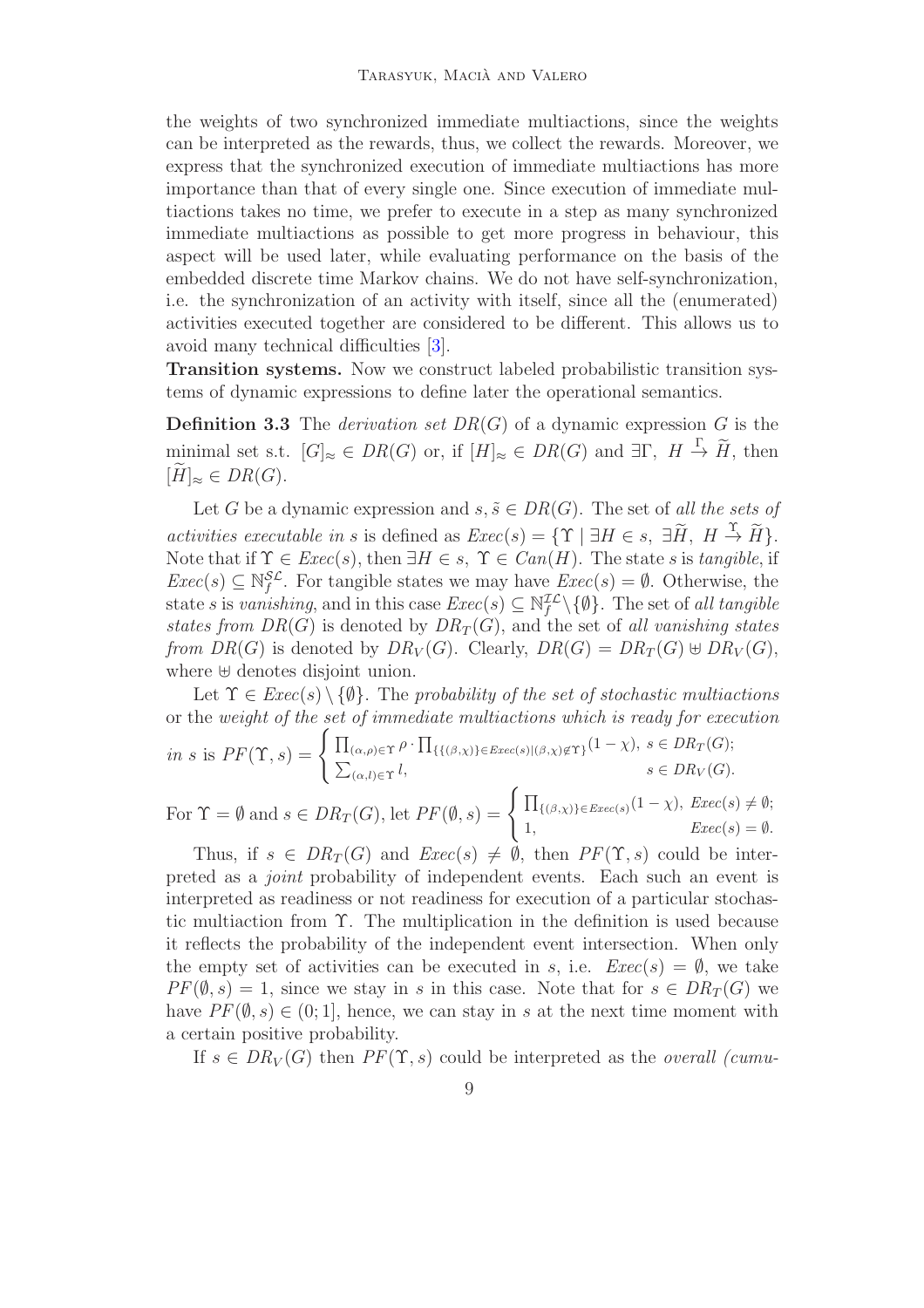*lative*) weight of the immediate multiactions from  $\Upsilon$ , i.e. the sum of all their weights. The summation here is used since the weights can be seen as the rewards which are collected. In addition, this means that concurrent execution of the immediate multiactions has more importance than that of every single one. Since execution of immediate multiactions takes no time, we prefer to execute in a step as many parallel immediate multiactions as possible to get more progress in behaviour of the embedded discrete time Markov chains of expressions while evaluating performance. This reasoning is the same as that used to define the probability of synchronized immediate multiactions in the rule **Sy2i**. The definition of  $PF(\Gamma, s)$  (and those of other probability functions we shall present) is based on the (implicit) enumeration of activities.

Let  $\Upsilon \in \text{Exec}(s)$ . The probability to execute the set of activities  $\Upsilon$  in s is  $PT(\Upsilon, s) = \frac{PF(\Upsilon, s)}{\sum_{y \in P} P(y)}$  $\frac{Pr(\mathbf{1},s)}{PF(\Xi,s)}$ . Thus,  $PT(\Upsilon,s)$  is the probability of the set of stochastic multiactions or the weight of the set of immediate multiactions  $\Upsilon$ which is ready for execution in s normalized by the probabilities or the weights of all the sets executable in s. The denominator of the fraction is a sum, since it reflects the probability of the mutually exclusive event union.

If s is tangible, then  $PT(\emptyset, s) \in (0, 1]$ , hence, there is a non-zero probability to stay at the state  $s$  in the next time moment, and the residence time in  $s$  is at least 1 time unit. Observe that  $\forall s \in DR(G), \sum_{\Upsilon \in \text{Exec}(s)} PT(\Upsilon, s) = 1$ , by definition of  $PT(\Upsilon, s)$ ; hence, it defines a probability distribution.

The probability to move from  $s$  to  $\tilde{s}$  by executing any set of activities is  $PM(s, \tilde{s}) = \sum_{\{\Upsilon \mid \exists H \in s, \ \exists \tilde{H} \in \tilde{s}, \ H \to \tilde{H}\}} PT(\Upsilon, s)$ . Since  $PM(s, \tilde{s})$  is the probability to move from  $s$  to  $\tilde{s}$  by executing any set of activities, we use summation.

**Definition 3.4** Let G be a dynamic expression. The *(labeled probabilistic)* transition system of G is a quadruple  $TS(G) = (S_G, L_G, \mathcal{T}_G, s_G)$ , where

- the set of *states* is  $S_G = DR(G);$
- the set of *labels* is  $L_G \subseteq 2^{STL} \times (0, 1];$
- the set of transitions is  $\mathcal{T}_G = \{ (s, (\Upsilon, PT(\Upsilon, s)), \tilde{s}) \mid s \in DR(G), \exists H \in s,$  $\exists \widetilde{H} \in \widetilde{s}, H \stackrel{\Upsilon}{\rightarrow} \widetilde{H} \};$
- the *initial state* is  $s_G = [G]_{\approx}$ .

The definition of  $TS(G)$  is correct: for every state, the sum of the probabilities of all the transitions starting from it is 1. This is guaranteed by the note after the definition of  $PT(\Upsilon, s)$ . Thus, we have defined a *generative* model of probabilistic processes [\[18\]](#page-24-12), since the sum of the probabilities of the transitions with all possible labels should be equal to 1, not only of those with the same labels (up to enumeration of the activities included) as in the *reactive* models, and we do not have a nested probabilistic choice as in the *stratified* models.

The transition system  $TS(G)$  associated with a dynamic expression G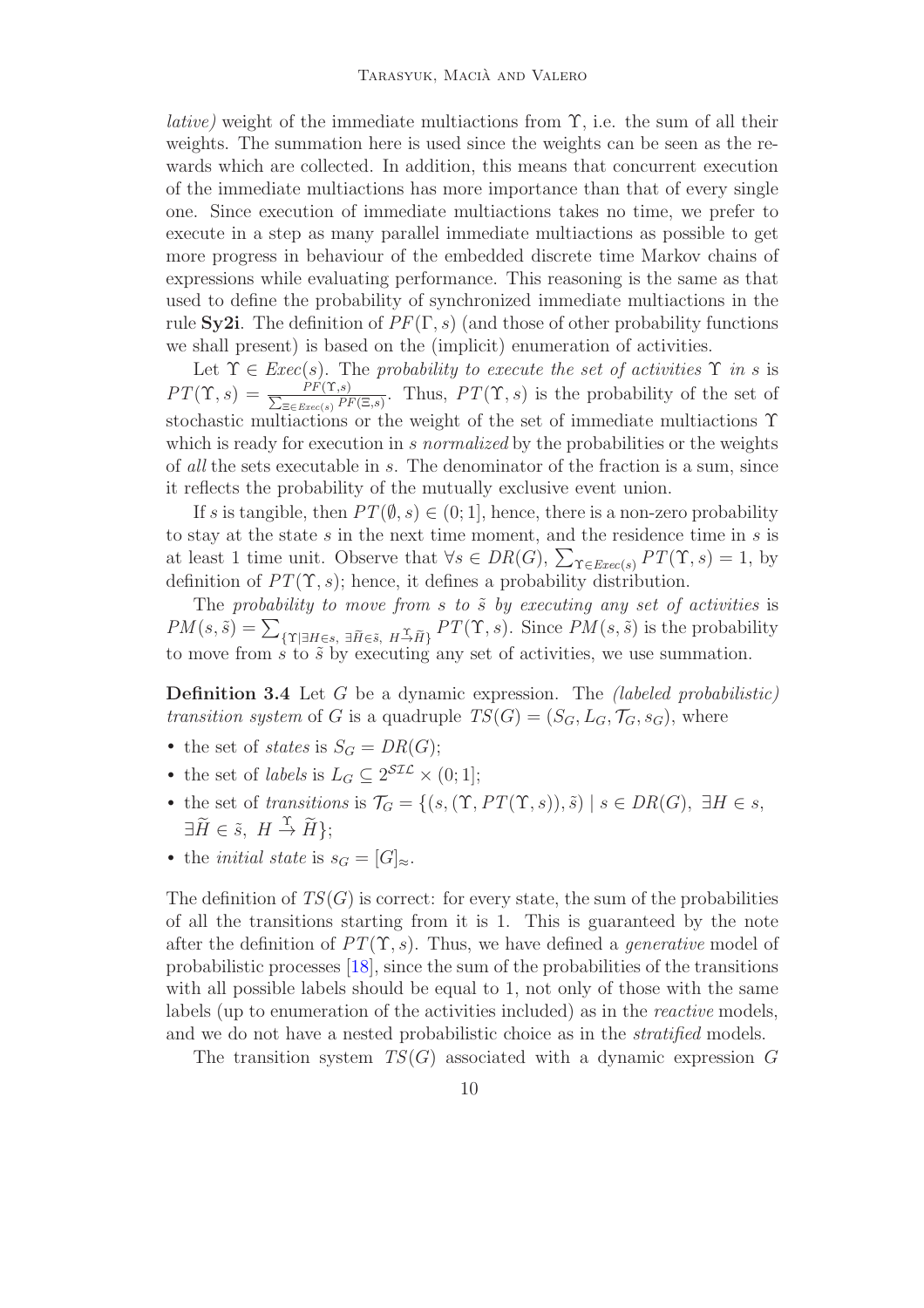describes all the steps that occur at discrete time moments with some (onestep) probability and consist of sets of activities. Every step consisting of stochastic multiactions or the empty step (i.e. that consisting of the empty set of activities) occurs instantaneously after one discrete time unit delay. Each step consisting of immediate multiactions occurs instantaneously without any delay. The step can change the current state. The states are the structural equivalence classes of dynamic expressions obtained by application of action rules starting from the expressions belonging to  $[G]_{\approx}$ . A transition  $(s,(\Upsilon,\mathcal{P}),\tilde{s})\in\mathcal{T}_G$  is written as  $s\stackrel{\Upsilon}{\to}_{\mathcal{P}}\tilde{s}$ , interpreted as the probability to change s to  $\tilde{s}$  by executing  $\Upsilon$  is  $\mathcal{P}$ .

For tangible states,  $\Upsilon$  can be the empty set, and its execution does not change the current state (i.e. the equivalence class), since we have a loop transition  $s \stackrel{\emptyset}{\rightarrow}_{\mathcal{P}} s$  from a tangible state s to itself. This corresponds to the application of the empty loop rule to the expressions from the equivalence class. We have to keep track of such executions, called empty loops, because they have non-zero probabilities. This follows from the definition of  $PF(\emptyset, s)$ and the fact that multiaction probabilities cannot be equal to 1 as they belong to the interval  $(0, 1)$ . For vanishing states  $\Upsilon$  cannot be the empty set, since we must execute some immediate multiactions from them at the current instant.

The step probabilities belong to the interval (0; 1], being 1 when we cannot leave a tangible state  $s$  and there only exists one transition from it, the empty loop one  $s \xrightarrow{\emptyset} s$ , or there is just one transition from a vanishing state.

We write  $s \stackrel{\Upsilon}{\rightarrow} \tilde{s}$  if  $\exists \mathcal{P}, s \stackrel{\Upsilon}{\rightarrow} \tilde{s}$  and  $s \rightarrow \tilde{s}$  if  $\exists \Upsilon, s \stackrel{\Upsilon}{\rightarrow} \tilde{s}$ . For  $E \in$  $RegStatExpr$ , let  $TS(E) = TS(\overline{E}).$ 

<span id="page-10-1"></span>**Example 3.5** The expression  $\mathsf{Stop} = (\{g\}, \frac{1}{2})$  $\frac{1}{2}$ ) rs g specifies a non-terminating process that is only able to perform empty loops with probability 1. Let  $E = [(\{a\}, \rho) * ((\{b\}, \chi); (((\{c\}, l); (\{d\}, \theta))]]((\{e\}, m); (\{f\}, \phi)))) * Stop].$ We have  $DR_T(\overline{E}) = \{s_1, s_2, s_4, s_5\}$  and  $DR_V(\overline{E}) = \{s_3\}$ , where  $s_1 = [[(\{a\}, \rho) * ((\{b\}, \chi) ; (((\{c\}, l) ; (\{d\}, \theta))]]((\{e\}, m) ; (\{f\}, \phi)))) * Stop]]_{\approx},$  $s_2 = [[(\{a\}, \rho) * ((\{b\}, \chi), (((\{c\}, l); (\{d\}, \theta))]]((\{e\}, m); (\{f\}, \phi)))) * \text{Stop}]]_{\approx},$  $s_3 = [[(\{a\}, \rho) * ((\{b\}, \chi); \overline{(((\{c\}, l); (\{d\}, \theta)) || ((\{e\}, m); (\{f\}, \phi))))} * \text{Stop}]]_{\approx},$  $s_4 = [[(\{a\}, \rho) * ((\{b\}, \chi); (((\{c\}, l); \overline{(\{d\}, \theta)})]]((\{e\}, m); (\{f\}, \phi)))) * Stop]]_{\approx},$  $s_5 = [[(\{a\}, \rho) * ((\{b\}, \chi); (((\{c\}, l); (\{d\}, \theta))]]((\{e\}, m); \overline{(\{f\}, \phi)})) * Stop]]_{\approx}.$ 

In Figure [2](#page-16-0) we can see the transition system  $TS(\overline{E})$  of  $\overline{E}$ .

## <span id="page-10-0"></span>4 Denotational semantics

Labeled DTSIPNs. We introduce a class of labeled discrete time stochastic and immediate Petri nets (LDTSIPNs), a subclass of DTSPNs [\[14\]](#page-24-13) (the transition probabilities cannot be equal to 1) extended with transition labeling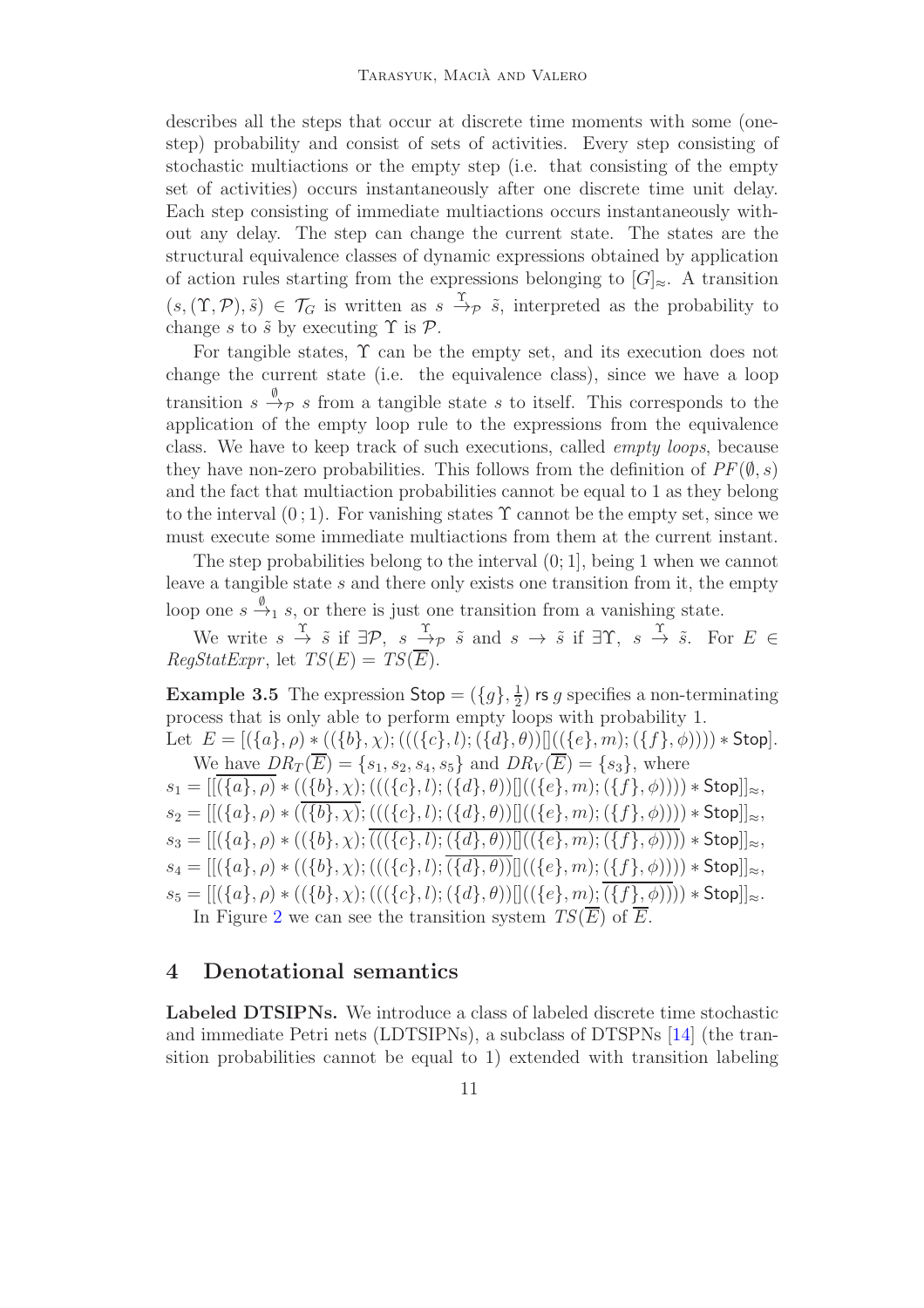and immediate transitions. Let us present a formal definition of LDTSIPNs.

Definition 4.1 A labeled discrete time stochastic and immediate Petri net  $(LDTSIPN)$  is a tuple  $N = (P_N, T_N, W_N, \Omega_N, L_N, M_N)$ , where

- $P_N$  and  $T_N = T_s_N \oplus T_i_N$  are sets of places and stochastic and immediate *transitions*, s.t.  $P_N \cup T_N \neq \emptyset$  and  $P_N \cap T_N = \emptyset$ . Let  $M \in \mathbb{N}_f^{P_N}$  be markings.
- $W_N : (P_N \times T_N) \cup (T_N \times P_N) \to \mathbb{N}$  is a function providing the weights of arcs between places and transitions;
- $\Omega_N : T_N \to (0,1) \cup (N \setminus \{0\})$  is the probability/weight function associating stochastic transitions with probabilities and immediate ones with weights;
- $L_N: T_N \to \mathcal{L}$  is the *labeling* function assigning multiactions to transitions;
- $\bullet~~ M_N \in \mathbb{N}_f^{P_N}$  $f<sup>P<sub>N</sub></sup>$  is the *initial marking*.

The graphical representation of LDTSIPNs is like that for standard labeled PNs, square boxes of normal thickness depict stochastic transitions, and those with thick borders represent immediate transitions. Let  $N$  be an LDTSIPN and  $t \in T_N$ ,  $U \in \mathbb{N}_{f}^{T_N}$ . The precondition <sup>•</sup>t and the postcondition t<sup>•</sup> of t are the multisets of places defined as  $(\bullet t)(p) = W_N(p, t)$  and  $(t^{\bullet})(p) = W_N(t, p)$ . The precondition  $\mathbf{U}$  and the postcondition  $U^{\bullet}$  of U are the multisets of places defined as  $\bullet U = \sum_{t \in U} \bullet t$  and  $U \bullet = \sum_{t \in U} t \bullet$ . Immediate transitions have a priority over stochastic ones, thus they fire first if they can. A transition  $t \in T_N$  is enabled at marking M if  $\mathbf{t} \subseteq M$ , and one of the following holds:  $t \in Ti_N$  or  $\forall u \in T_N$ ,  $\cdot u \subseteq M \Rightarrow u \in Ts_N$ . A transition is therefore enabled at a marking M if there are enough tokens on its precondition places in the usual sense, but if it is stochastic there cannot be any immediate transition enabled. Let  $Ena(M)$  be the set of all transitions enabled at M. By definition, it follows that  $Ena(M) \subseteq Ti_N$  or  $Ena(M) \subseteq Ts_N$ . A set of transitions  $U \subseteq \text{Ena}(M)$  is enabled at M if  $\mathbb{C} \subseteq M$ . Firings of transitions are atomic operations, and transitions may fire concurrently in steps. We assume that all transitions participating in a step should differ, hence, only the sets (not multisets) of transitions may fire. Thus, we do not allow self-concurrency, i.e. firing of transitions concurrently to themselves. This restriction is introduced to avoid some technical difficulties while calculating probabilities for multisets of transitions as we shall see after the following formal definitions. Moreover, we do not need to consider self-concurrency, since denotational semantics of expressions will be defined via dtsi-boxes which are safe LDTSIPNs (hence, no self-concurrency is possible).

A marking M is tangible, denoted by  $tan(qM)$ , if  $Ena(M) \subseteq Ts_N$  or  $Ena(M) = \emptyset$ . Otherwise, the marking M is vanishing, denoted by vanish $(M)$ , and in this case  $Ena(M) \subseteq Ti_N$  and  $Ena(M) \neq \emptyset$ . If  $tang(M)$ , then a stochastic transition  $t \in Ena(M)$  fires with probability  $\Omega_N(t)$  when no other stochastic transitions conflicting with it are enabled.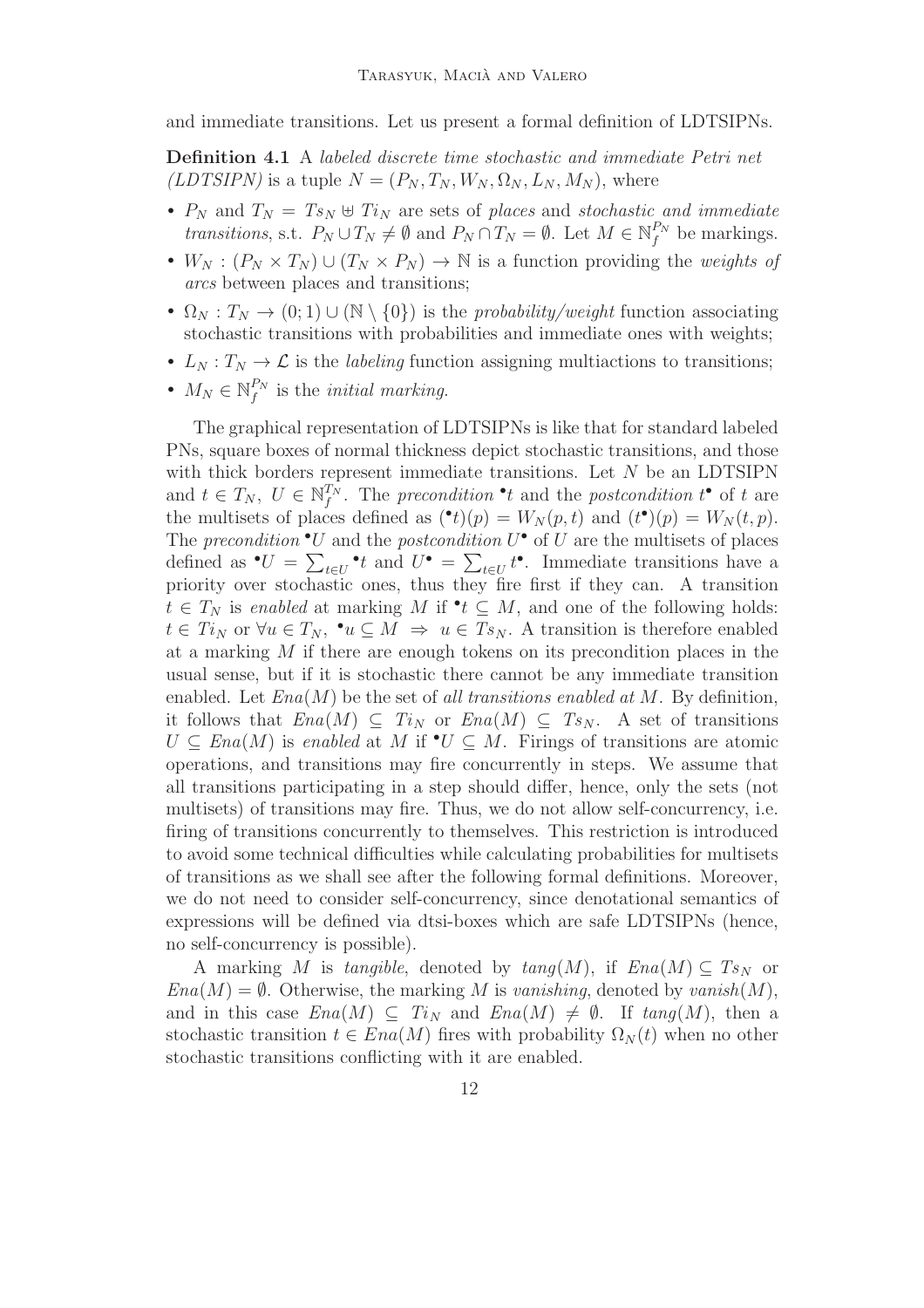Let  $U \subseteq Ena(M), U \neq \emptyset$ ,  $\bullet U \subseteq M$ . The probability of the set of stochastic transitions or the weight of the set of immediate transitions U which is ready for firing at M is  $PF(U, M) = \begin{cases} \prod_{t \in U} \Omega_N(t) \cdot \prod_{u \in Ena(M) \setminus U} (1 - \Omega_N(u)), \; tang(M); \end{cases}$  $\sum_{t\in U} \Omega_N(t)$ , vanish $(M)$ .

For 
$$
U = \emptyset
$$
 and  $tang(M)$ , let  $PF(\emptyset, M) = \begin{cases} \prod_{u \in Ena(M)} (1 - \Omega_N(u)), Ena(M) \neq \emptyset; \\ 1, Ena(M) = \emptyset. \end{cases}$ 

Thus, if  $tanq(M)$  and  $Ena(M) \neq \emptyset$ , then  $PF(U, M)$  could be interpreted as a joint probability of independent events. Each such an event is interpreted as readiness or not readiness for firing of a particular transition from U. The multiplication in the definition is used because it reflects the probability of the independent event intersection. When no transitions are enabled at  $M$ , i.e.  $Ena(M) = \emptyset$ , we take  $PF(\emptyset, M) = 1$ , since we stay in M in this case. Note that if  $tang(M)$  then we have  $PF(\emptyset, M) \in (0, 1]$ , hence, we can stay in M at the next time moment with a certain positive probability. If  $vanish(M)$ then  $PF(U, M)$  could be interpreted as the *overall* weight of the immediate transitions from  $U$ , i.e. the sum of all their weights.

Let  $U \subseteq \text{Ena}(M)$ ,  $U \neq \emptyset$ ,  $\bullet U \subseteq M$ . The concurrent firing of the transitions from U changes the marking M to  $\overline{M} = M - {}^{\bullet}U + U^{\bullet}$ , denoted by  $M \stackrel{U}{\rightarrow} p \widetilde{M}$ , where  $P = PT(U, M)$  is the probability to fire the set of transitions U in M defined as  $PT(U, M) = \frac{PF(U, M)}{\sum_{y \in \mathcal{Y}} P_H(U, M)}$  $\frac{PF(U,M)}{W[\bullet V \subseteq M]}$   $\frac{PF(V,M)}{PF(V,M)}$ .

For  $U = \emptyset$ ,  $tang(M)$ , we have  $M = \widetilde{M}$  and  $PT(\emptyset, M) = \frac{PF(\emptyset, M)}{\sum_{\{V | \bullet V \subseteq M\}} PF(\emptyset, M)}$  $\frac{PF(\varnothing, M)}{W[\mathbf{P}V \subseteq M]} \frac{PF(V, M)}{PF(V, M)}$ .

Thus,  $PT(U, M)$  is the probability of the set of stochastic transitions or the weight of the set of immediate transitions U which is ready for firing at  $M$ normalized by the probabilities or weights of all the sets enabled at M. The denominator of the fraction above is a sum, since it reflects the probability of the mutually exclusive event union.

If  $tan q(M)$  then  $PT(\emptyset, M) \in (0, 1]$ , hence, there is a non-zero probability to stay at  $M$  in the next moment, and the residence time in  $M$  is at least 1 time unit. The sum of all outgoing probabilities is 1, i.e.  $\forall M \in \mathbb{N}_f^{P_N}$ unit. The sum of all outgoing probabilities is 1, i.e.  $\forall M \in \mathbb{N}_f^{P_N}$ ,  $PT(\emptyset, M) + \sum_{\{U | \bullet U \subseteq M\}} PT(U, M) = 1$ , hence, it defines a probability distribution.

We write  $M \stackrel{U}{\rightarrow} \widetilde{M}$  if  $\exists \mathcal{P}, M \stackrel{U}{\rightarrow}_{\mathcal{P}} \widetilde{M}$  and  $M \rightarrow \widetilde{M}$  if  $\exists U, M \stackrel{U}{\rightarrow} \widetilde{M}$ . The probability to move from M to M by firing any set of transitions is  $PM(M, \widetilde{M}) = \sum_{\{U | M \stackrel{U}{\rightarrow} \widetilde{M}\}} PT(U, M)$ . Since  $PM(M, \widetilde{M})$  is the probability for any (possibly empty) transition set to change M to  $\widetilde{M}$ , we use summation.

#### Definition 4.2 Let N be an LDTSIPN.

- The reachability set  $RS(N)$  of N is the minimal set of markings s.t.  $M_N \in RS(N)$  or, if  $M \in RS(N)$  and  $M \to \widetilde{M}$ , then  $\widetilde{M} \in RS(N)$ .
- The reachability graph  $RG(N)$  of N is a directed labeled graph with the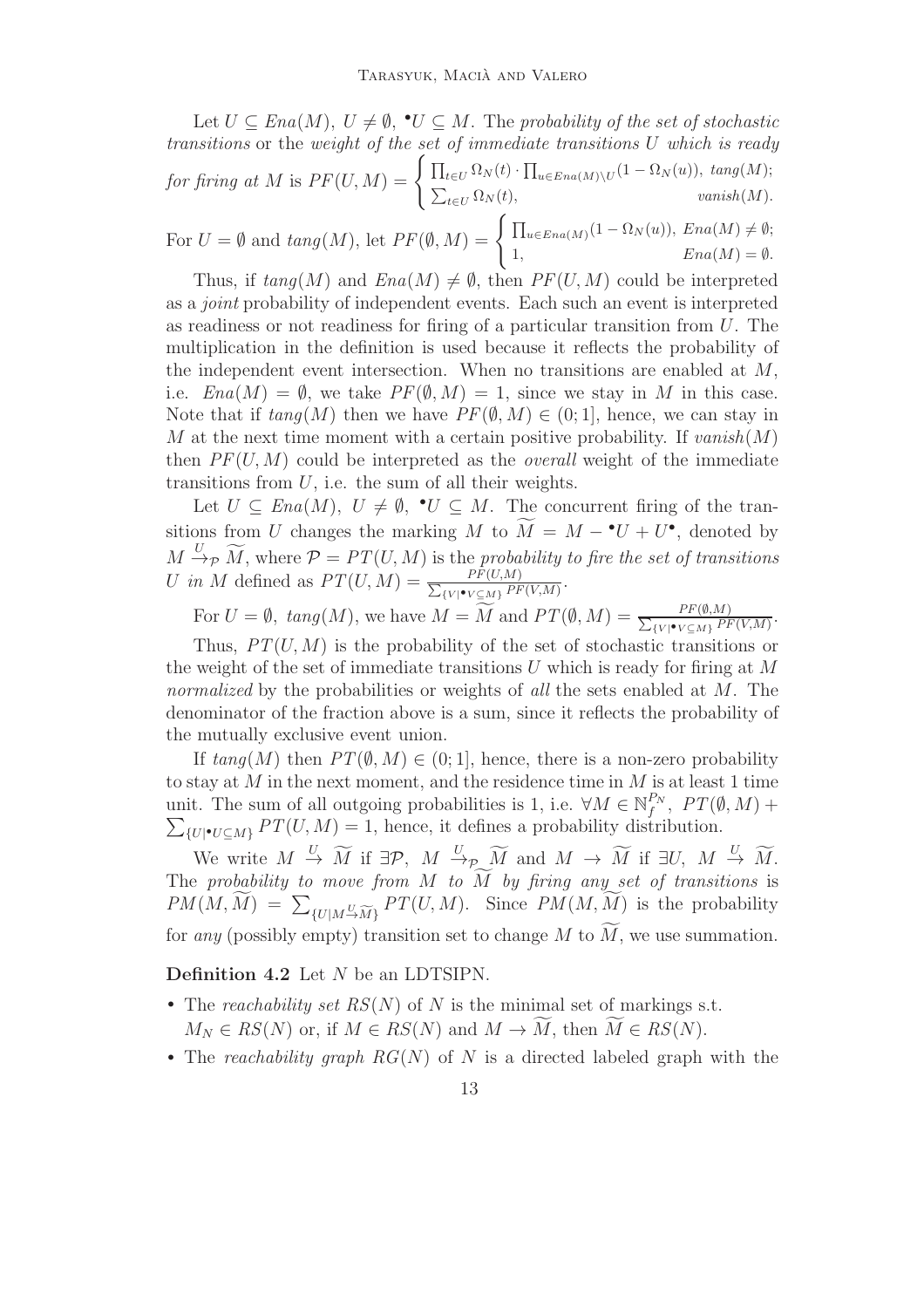nodes  $RS(N)$  and the arcs labeled by  $(U, \mathcal{P})$  between  $M$ ,  $\widetilde{M}$  iff  $M \xrightarrow{U} \widetilde{M}$ .

 $RS_T(N)$  denotes the set of all tangible markings and  $RS_V(N)$  denotes that of all vanishing markings from  $RS(N)$ . Thus,  $RS(N) = RS_T(N) \oplus RS_V(N)$ . Algebra of dtsi-boxes. We now introduce discrete time stochastic and immediate Petri boxes, and the algebraic operations to define a net representation of dtsiPBC expressions.

Definition 4.3 A discrete time stochastic and immediate Petri box (dtsi-box) is a tuple  $N = (P_N, T_N, W_N, \Lambda_N)$ , where

- $P_N$  and  $T_N$  are sets of places and transitions, s.t.  $P_N \cup T_N \neq \emptyset$ ,  $P_N \cap T_N = \emptyset$ ;
- $W_N : (P_N \times T_N) \cup (T_N \times P_N) \to \mathbb{N}$  is a function providing the weights of arcs between places and transitions;
- $\Lambda_N$  is the place and transition labeling function s.t.
	- $\cdot$   $\Lambda_N|_{P_N}: P_N \to \{e, i, x\}$  (it specifies entry, internal and exit places);
	- $\cdot \Lambda_N|_{T_N}: T_N \to {\varrho} \subset 2^{\mathcal{SIL}} \times \mathcal{SIL}$  (it associates transitions with the relabeling relations on activities).

Moreover,  $\forall t \in T_N$ ,  $\mathbf{v}_t \neq \emptyset \neq t^{\bullet}$ . Next, for the set of *entry* places of N, defined as  $\mathcal{O}N = \{p \in P_N \mid \Lambda_N(p) = e\}$ , and for the set of *exit* places of N, defined as  $N^{\circ} = \{p \in P_N \mid \Lambda_N(p) = x\},\$ it holds:  $\mathcal{N} \neq \emptyset \neq N^{\circ}, \bullet(\mathcal{N}) = \emptyset = (N^{\circ})^{\bullet}.$ 

A dtsi-box is plain if  $\forall t \in T_N, \Lambda_N(t) \in \mathcal{SIL}$ , i.e.  $\Lambda_N(t)$  is the constant relabeling that will be defined later. In the case of constant relabeling, the shorthand notation (by an activity) for  $\Lambda_N(t)$  will be used. A marked plain dtsi-box is a pair  $(N, M_N)$ , where N is a plain dtsi-box and  $M_N \in \mathbb{N}_f^{P_N}$  is its marking. We shall use the following notation:  $\overline{N} = (N, \degree N)$  and  $\underline{N} = (N, N^{\degree})$ . Note that a marked plain dtsi-box  $(P_N, T_N, W_N, \Lambda_N, M_N)$  could be interpreted as the LDTSIPN  $(P_N, T_N, W_N, \Omega_N, L_N, M_N)$ , where functions  $\Omega_N$  and  $L_N$  are defined as follows:  $\forall t \in T_N$ ,  $\Omega_N(t) = \Omega(\Lambda_N(t))$  and  $L_N(t) = \mathcal{L}(\Lambda_N(t))$ . The behaviour of marked dtsi-boxes follows from the firing rule of LDTSIPNs. A plain dtsibox N is n-bounded  $(n \in \mathbb{N})$  if  $\overline{N}$  is so, i.e.  $\forall M \in RS(\overline{N}), \forall p \in P_N, M(p) \leq n$ , and it is safe if it is 1-bounded. A plain dtsi-box N is clean if  $\forall M \in RS(\overline{N})$ , ° $N \subseteq M \Rightarrow M =$ °N and  $N$ °  $\subseteq M \Rightarrow M = N$ °, i.e. if there are tokens in all its entry (exit) places, then no other places have tokens.

The structure of the plain dtsi-box corresponding to a static expression is constructed as in PBC [\[3\]](#page-24-11), i.e. we use simultaneous refinement and relabeling meta-operator (net refinement) in addition to the *operator dtsi-boxes* corresponding to the algebraic operations of dtsiPBC and featuring transformational transition relabelings. As we are taking the same structure for the resulting Petri net as in PBC, the obtained plain dtsi-boxes are safe and clean.

The denotational semantics is obtained considering the same standard constructions used for PBC. The relabeling relations  $\rho \subseteq 2^{STL} \times STL$  are: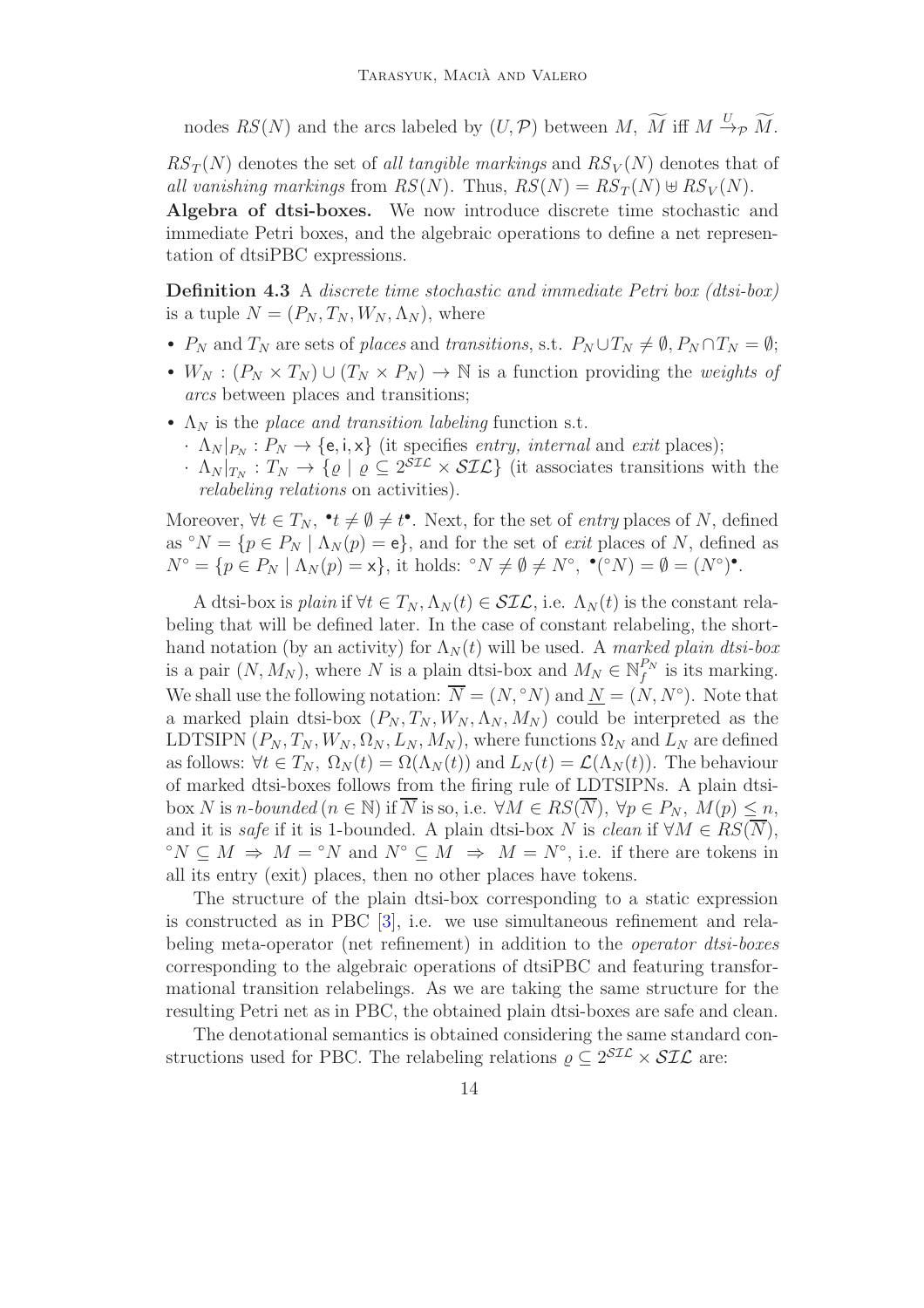

<span id="page-14-0"></span>Fig. 1. The plain and operator dtsi-boxes

- $\varrho_{id} = \{ (\{(\alpha, \kappa), (\alpha, \kappa)) \mid (\alpha, \kappa) \in \mathcal{SIL} \}$  is the *identity relabeling*;
- $\varrho_{(\alpha,\kappa)} = \{(\emptyset,(\alpha,\kappa))\}$  is the *constant relabeling* identified with  $(\alpha,\kappa) \in \mathcal{SIL}$ ;
- $\varrho_{[f]} = \{ (\{(\alpha,\kappa)\},(f(\alpha),\kappa)) \mid (\alpha,\kappa) \in \mathcal{SL} \};$
- $\varrho_{rs\ a} = \{ (\{ (\alpha, \kappa) \}, (\alpha, \kappa)) \mid (\alpha, \kappa) \in \mathcal{SIL}, \ a, \hat{a} \notin \alpha \};$
- $\varrho_{\text{sy } a}$  is the least relabeling relation containing  $\varrho_{id}$  s.t. if  $(\Upsilon, (\alpha, \kappa))$ ,  $(\Xi,(\beta,\lambda)) \in \varrho_{\text{sy }a}, a \in \alpha, \hat{a} \in \beta \text{ then}$ 
	- $\cdot$   $(\Upsilon + \Xi, (\alpha \oplus_{a} \beta, \kappa \cdot \lambda)) \in \varrho_{\text{sy } a}$ , if  $\kappa, \lambda \in (0,1);$
	- $\cdot$   $(\Upsilon + \Xi, (\alpha \oplus_{a} \beta, \kappa + \lambda)) \in \varrho_{\text{sv } a}$ , if  $\kappa, \lambda \in \mathbb{N} \setminus \{0\}.$

The plain and operator dtsi-boxes are presented in Figure [1.](#page-14-0) The label i of internal places is often omitted.  $\iota$  denotes the numberings of  $(\alpha, \rho)$  and  $(\alpha, l)$ .

An enumeration function can also be defined in accordance with the activity numbering. All transitions maintain their numbering when they are preserved as result of an operation (assuming they are different from each other), and those obtained from synchronization are assigned the concatenation of the parenthesized numberings of the synchronized transitions. The main novelty here is the computation of the probability/weight for the synchronization, so let us see how we compute it. Let  $Box_{dtsi}(E) = (P_E, T_E, W_E, \Lambda_E),$ then  $Box_{dtsi}(E \text{ sy } a) = \Theta_{\text{sy } a}(Box_{dtsi}(E))$ . Now,  $\forall v, w \in T_E$ , s.t.  $\Lambda_E(v) =$  $(\alpha, \kappa)$ ,  $\Lambda_E(w) = (\beta, \lambda)$  and  $a \in \alpha$ ,  $\hat{a} \in \beta$ , the new transition t resulting from synchronization of v and w has the label  $\Lambda(t) = (\alpha \oplus_{\alpha} \beta, \kappa \cdot \lambda)$ , if t is a stochastic transition, or  $\Lambda(t) = (\alpha \oplus_{\alpha} \beta, \kappa + \lambda)$ , if t is an immediate one.

By definition of  $\varrho_{\text{sv } a}$ , the synchronization is only possible when all the transitions in the set are stochastic or when all of them are immediate. If we synchronize the same set of transitions in different orders, we obtain several resulting transitions with the same label and probability or weight, but with the different numberings having the same content. We only consider a single one from the resulting transitions in the plain dtsi-box to avoid introducing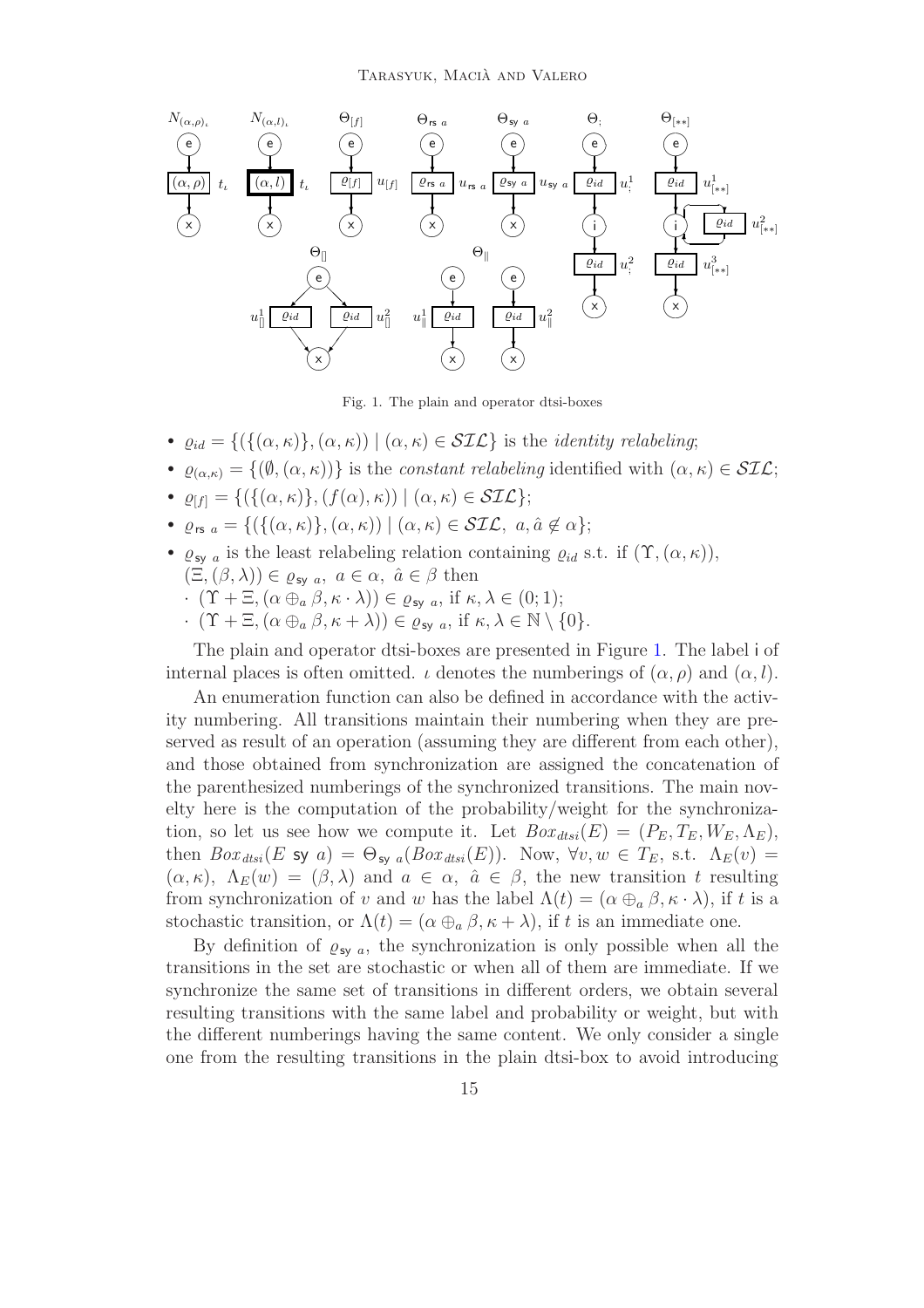redundant ones. Let us define the denotational semantics as a homomorphism.

**Definition 4.4** Let  $(\alpha, \kappa) \in \mathcal{SIL}$ ,  $a \in Act$  and  $E, F, K \in RegStatExpr$ . The denotational semantics of dtsiPBC is a mapping  $Box_{dist}$  from  $RegStatExpr$ into the domain of plain dtsi-boxes defined as follows:

- (i)  $Box_{dtsi}((\alpha,\kappa)_{\iota})=N_{(\alpha,\kappa)_{\iota}};$
- (ii)  $Box_{dtsi}(E \circ F) = \Theta_{\circ}(Box_{dtsi}(E),Box_{dtsi}(F)), \circ \in \{; , \|, \| \};$
- (iii)  $Box_{dtsi}(E[f]) = \Theta_{[f]}(Box_{dtsi}(E));$
- (iv)  $Box_{dtsi}(E \circ a) = \Theta_{oa}(Box_{dtsi}(E))$ ,  $\circ \in \{rs, sy\}$ ;
- (v)  $Box_{dtsi}([E * F * K]) = \Theta_{[**]}(Box_{dtsi}(E),Box_{dtsi}(F),Box_{dtsi}(K)).$

For  $E \in \text{RegStatexpr}$ , let  $\text{Box}_{\text{dtsi}}(\overline{E}) = \overline{\text{Box}_{\text{dtsi}}(E)}$ ,  $\text{Box}_{\text{dtsi}}(\underline{E}) = \text{Box}_{\text{dtsi}}(E)$ . Let  $\simeq$  denote isomorphism between transition systems and reachability graphs relating their initial states. The names of transitions of the dtsi-box of a static expression could be identified with the enumerated activities of the latter.

<span id="page-15-1"></span>**Theorem 4.5** For any static expression E,  $TS(\overline{E}) \simeq RG(Box_{dtsi}(\overline{E}))$ .

**Proof.** For the qualitative behaviour, we have the same isomorphism as in PBC. The quantitative behaviour is the same, since the activities of an expression have the probability or weight parts coinciding with the probabilities or weights of the transitions belonging to the corresponding dtsi-box, and we use analogous probability or weight functions to construct the corresponding transition systems and reachability graphs.  $\Box$ 

**Example 4.6** Let  $E$  be from Example [3.5.](#page-10-1) In Figure [2,](#page-16-0) the marked dtsi-box  $N = Box_{dtsi}(\overline{E})$  and its reachability graph  $RG(N)$  are depicted. It is easy to see that  $TS(\overline{E})$  and  $RG(N)$  are isomorphic.

## <span id="page-15-0"></span>5 Performance evaluation

Let us see how Markov chains corresponding to the dynamic expressions can be constructed and then used for performance evaluation.

For a dynamic expression  $G$ , a discrete random variable is associated with every tangible state from  $DR(G)$ . The variable captures a residence time in the state. One can interpret staying in a state in the next discrete time moment as a failure and leaving it as a success of some trial series. It is easy to see that the random variables are geometrically distributed, since the probability to stay in a tangible state s for  $k-1$  time moments and leave it at the moment  $k \geq 1$  is  $PM(s, s)^{k-1}(1 - PM(s, s))$  (the residence time is k in this case). The mean value formula for the geometrical distribution allows us to calculate the average sojourn time in a tangible state s as  $\frac{1}{1 - PM(s,s)}$ . Obviously, the average sojourn time in a vanishing state is zero. Thus, the *average sojourn time in the*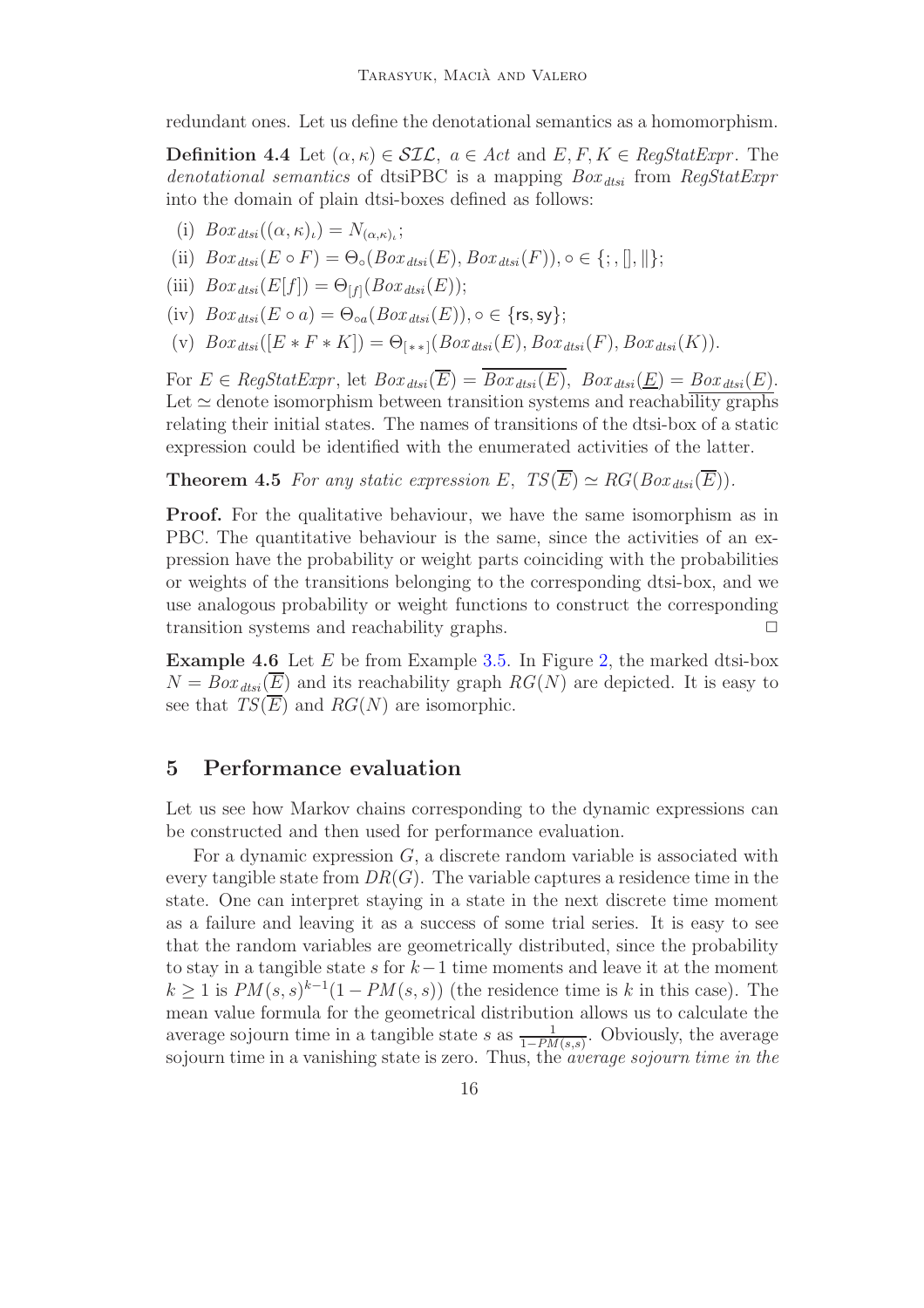

<span id="page-16-0"></span>Fig. 2. The transition system of  $\overline{E}$ , the marked dtsi-box  $N = Box_{dtsi}(\overline{E})$  and its reachability graph  ${\rm for}\,\,E=[(\{a\},\rho)*((\{b\},\chi);(((\{c\},l);(\{d\},\theta))]]((\{e\},m);(\{f\},\phi)))$)$ \* Stop]

state s is  $SJ(s) =$  $\sqrt{ }$  $\frac{1}{2}$  $\mathcal{L}$ 1  $\frac{1}{1-PM(s,s)}, s \in DR_T(G);$ 0,  $s \in DR_V(G)$ . The average sojourn time vector

SJ of G has the elements  $SJ(s)$ ,  $s \in DR(G)$ . Analogously, the sojourn time variance in the state s is  $VAR(s)$  =  $\sqrt{ }$  $\frac{1}{2}$  $\mathbf{I}$  $\frac{PM(s,s)}{(1-PM(s,s))^2}, s \in DR_T(G);$ 0,  $s \in DR_V(G)$ . The sojourn

time variance vector VAR of G has the elements  $VAR(s), s \in DR(G)$ .

To evaluate performance of the system specified by a dynamic expression G, we should investigate the stochastic process associated with it. The process is the underlying semi-Markov chain (SMC),  $SMC(G)$ , which can be analyzed by extracting from it the embedded (absorbing) discrete time Markov chain (EDTMC) corresponding to G,  $EDTMC(G)$ . The construction of the latter is similar to that applied in the context of generalized stochastic PNs (GSPNs) in [\[12\]](#page-24-14).  $EDTMC(G)$  only describes the state changes of  $SMC(G)$  while ignoring its time characteristics. Thus, to construct the EDTMC, we should abstract from all time aspects of behaviour of the SMC, i.e. from the sojourn time in its states. Let G be a dynamic expression and  $s, \tilde{s} \in DR(G)$ .

Let  $s \to s$ . The probability to stay in s due to k  $(k > 1)$  self-loops is  $(PM(s, s))^k$ . Let  $s \to \tilde{s}$  and  $s \neq \tilde{s}$ . The probability to move from s to  $\tilde{s}$  by executing any set of activities after possible self-loops is

$$
PM^*(s, \tilde{s}) = \begin{cases} PM(s, \tilde{s}) \sum_{k=0}^{\infty} (PM(s, s))^k = \frac{PM(s, \tilde{s})}{1 - PM(s, s)}, & s \to s; \\ PM(s, \tilde{s}), & \text{otherwise}; \end{cases}
$$

Notice that  $PM^*(s, \tilde{s})$  defines a probability distribution, since  $\forall s \in DR(G)$ ,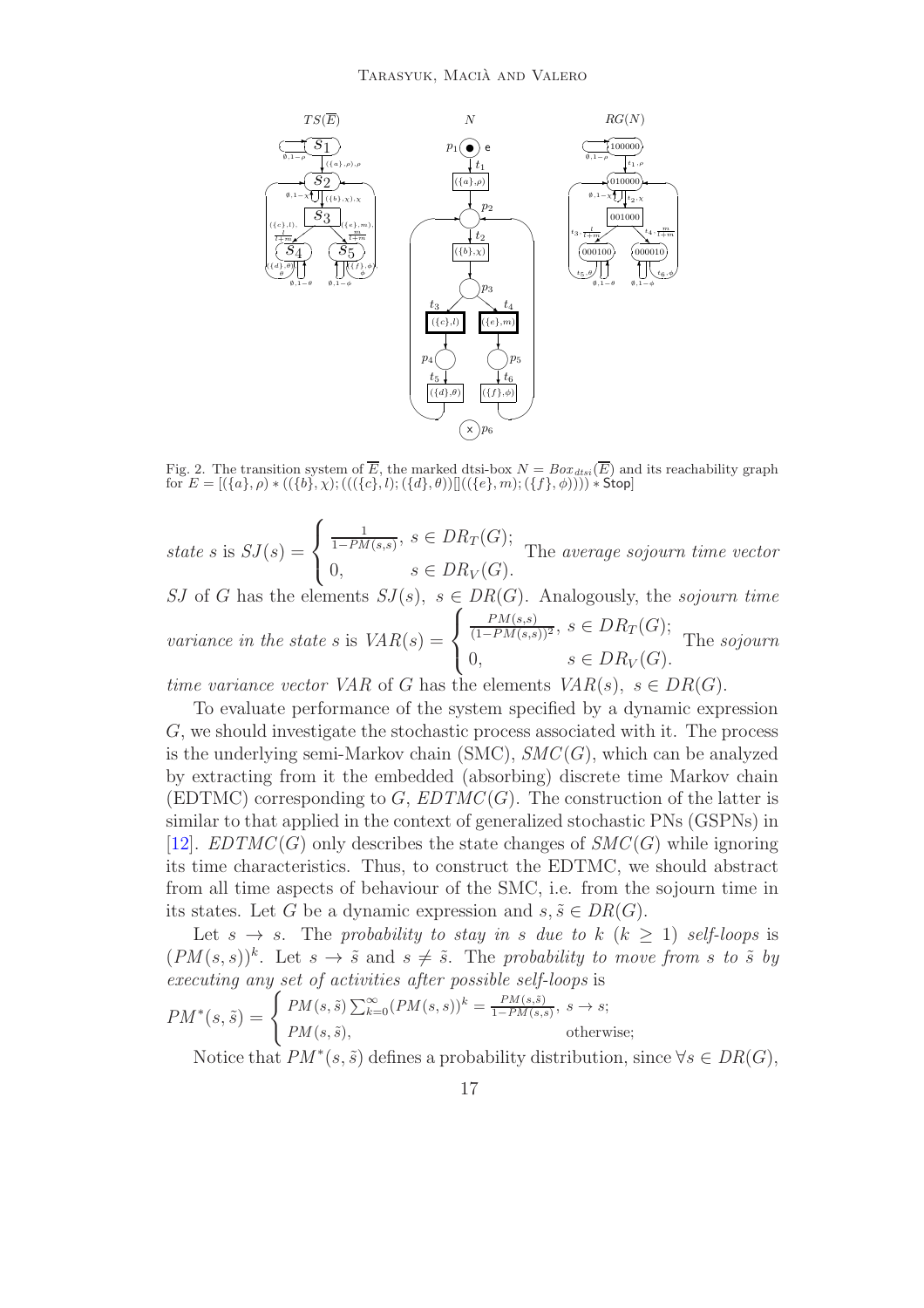s.t. *s* is not a terminal state, we have 
$$
\sum_{\{\tilde{s}|s\to\tilde{s}, s\neq\tilde{s}\}} PM^*(s, \tilde{s}) = \frac{1}{1-PM(s,s)} \sum_{\{\tilde{s}|s\to\tilde{s}, s\neq\tilde{s}\}} PM(s, \tilde{s}) = \frac{1}{1-PM(s,s)}(1-PM(s,s)) = 1.
$$

**Definition 5.1** Let G be a dynamic expression. The *embedded (absorbing)* discrete time Markov chain (EDTMC) of G,  $EDTMC(G)$ , has the state space  $DR(G)$ , the initial state  $|G|_{\approx}$  and the transitions  $s \rightarrow_{\mathcal{P}} \tilde{s}$ , if  $s \rightarrow \tilde{s}$  and  $s \neq \tilde{s}$ , where  $\mathcal{P} = PM^*(s, \tilde{s})$ .

Let G be a dynamic expression. The elements  $\mathcal{P}_{ij}^*$   $(1 \leq i, j \leq n = |DR(G)|)$ of the transition probability matrix (TPM)  $\mathbf{P}^*$  for  $\text{EDTMC}(G)$  are defined as

$$
\mathcal{P}_{ij}^* = \begin{cases} PM^*(s_i, s_j), & s_i \to s_j, \ s_i \neq s_j; \\ 0, & \text{otherwise.} \end{cases}
$$

The transient (k-step,  $k \in \mathbb{N}$ ) probability mass function (PMF)  $\psi^*[k] =$  $(\psi^*[k](s_1), \ldots, \psi^*[k](s_n))$  for  $EDTMC(G)$  is a solution of the equation system  $\psi^*[k] = \psi^*[0](\mathbf{P}^*)^k$ , where  $\psi^*[0] = (\psi^*[0](s_1), \dots, \psi^*[0](s_n))$  is the initial PMF defined as  $\psi^*[0](s_i) = \begin{cases} 1, s_i = [G]_{\approx}; \\ 0, \dots, \end{cases}$ 0, otherwise. Note that  $\psi^*[k+1] = \psi^*[k] \mathbf{P}^*$   $(k \in \mathbb{N})$ .

The steady-state PMF  $\psi^* = (\psi^*(s_1), \dots, \psi^*(s_n))$  for  $EDTMC(G)$  is a solution of the equation system  $\begin{cases} \psi^*(\mathbf{P}^* - \mathbf{I}) = \mathbf{0} \end{cases}$  $\psi^* \mathbf{1}^T = 1$ , where I is the identity matrix of size n and **0** is a row vector with n values 0, **1** is that with n values 1.

When  $EDTMC(G)$  has a single steady state, we have  $\psi^* = \lim_{k \to \infty} \psi^*[k]$ .

The steady-state PMF for the underlying semi-Markov chain  $SMC(G)$  is calculated via multiplication of every  $\psi^*(s_i)$  (1  $\leq i \leq n$ ) by the average sojourn time  $SJ(s_i)$  in the state  $s_i$ , after which we normalize the resulting values. Remember that for a vanishing state  $s \in DR_V(G)$  we have  $SJ(s) = 0$ . Thus, the steady-state PMF  $\varphi = (\varphi(s_1), \ldots, \varphi(s_n))$  for  $SMC(G)$  is

$$
\varphi(s_i) = \begin{cases} \frac{\psi^*(s_i)SJ(s_i)}{\sum_{j=1}^n \psi^*(s_j)SJ(s_j)}, \ s_i \in DR_T(G); \\ 0, \qquad \qquad s_i \in DR_V(G). \end{cases}
$$

**Example 5.2** Let  $E$  be from Example [3.5.](#page-10-1) In Figure [3,](#page-18-0) the underlying SMC  $SMC(E)$  is presented. The average sojourn time in the states of the underlying SMC is written next to them in bold font.

Let G be a dynamic expression and  $s, \tilde{s} \in DR(G), S, \tilde{S} \subseteq DR(G)$ . Standard *performance indices (measures)* can be calculated based on  $\varphi$  [\[6,](#page-24-15)[15\]](#page-24-16):

- The average recurrence (return) time in the state s (the number of discrete time units required for this) is  $\frac{1}{\varphi(s)}$ .
- The fraction of residence time in the state s is  $\varphi(s)$ .
- The fraction of residence time in the set of states  $S \subseteq DR(G)$  or the probability of the event determined by a condition that is true for all states from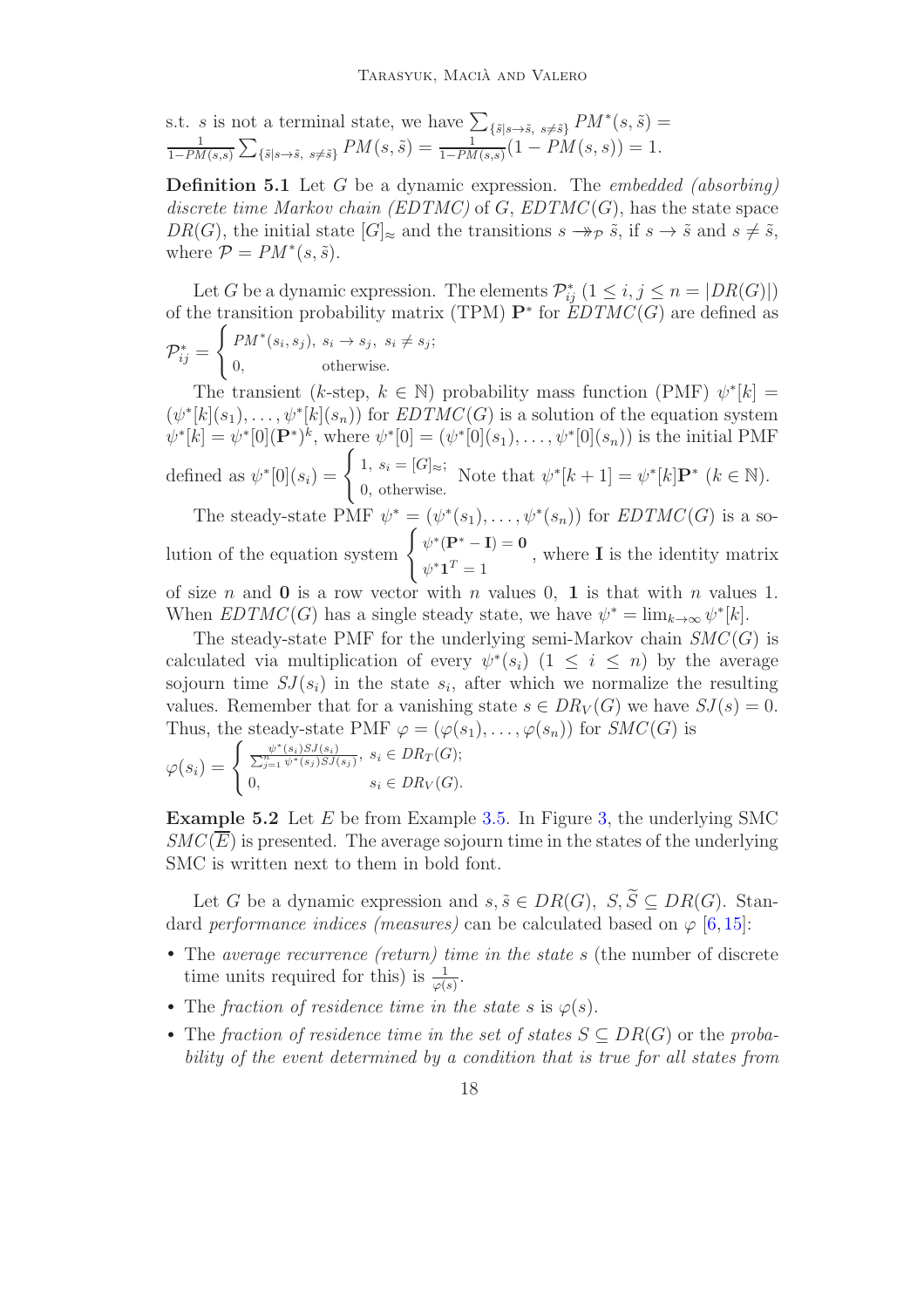

Fig. 3. The underlying SMCs of  $\overline{E}$  and  $N = Box_{dtsi}(\overline{E})$  for  $E = [(\{a\}, \rho) * ((\{b\}, \chi) ; (((\{c\}, l);$  $(\{\breve{d}\}, \theta)) [ \left( (\{e\}, m), \breve{(\{f\}, \phi)} ) \right) ) * \textsf{Stop} ]$ 

- <span id="page-18-0"></span>S is  $\sum_{s\in S}\varphi(s)$ .
- The relative fraction of residence time in the set of states S with respect to that in  $\widetilde{S}$  is  $\frac{\sum_{s \in S} \varphi(s)}{\sum_{\tilde{s} \in \tilde{S}} \varphi(\tilde{s})}$ .
- The rate of leaving the state s is  $\frac{\varphi(s)}{SJ(s)}$ .
- The steady-state probability to perform a step with an activity  $(\alpha, \kappa)$  is  $\sum_{s \in DR(G)} \varphi(s) \sum_{\{\Upsilon | (\alpha,\kappa) \in \Upsilon\}} PT(\Upsilon, s).$
- The probability of the event determined by a reward function r on the states is  $\sum_{s \in DR(G)} \varphi(s)r(s)$ .

Let  $N = (P_N, T_N, W_N, \Omega_N, L_N, M_N)$  be a LDTSIPN and  $M, \widetilde{M} \in \mathbb{N}_{f}^{P_N}$ . Then the average sojourn time  $SJ(M)$ , the sojourn time variance  $VAR(M)$ , the probabilities  $PM^*(M, M)$ , the transition relation  $M \to_{\mathcal{P}} M$ , the  $EDTMC$  $EDTMC(N)$ , the *underlying SMC SMC(N)* and the steady-state PMF for it are defined like the corresponding notions for dynamic expressions.

As we have mentioned earlier, every marked plain dtsi-box could be interpreted as the LDTSIPN. Therefore, we can evaluate performance with the LDTSIPNs corresponding to dtsi-boxes and then transfer the results to the latter. Let  $\simeq$  denote isomorphism between SMCs that binds their initial states.

Proposition 5.3 For any static expression E

$$
SMC(\overline{E}) \simeq SMC(Box_{dtsi}(\overline{E})).
$$

Proof. By Theorem [4.5,](#page-15-1) definitions of underlying SMCs for dynamic expressions and LDTSIPNs, and the following. For the associated SMCs, the average sojourn time in the states is the same since it is defined via the analogous probability functions. The transition probabilities of the associated SMCs are the sums of those belonging to transition systems or reachability graphs.  $\Box$ 

**Example 5.4** Let  $E$  be from Example [3.5.](#page-10-1) In Figure [3,](#page-18-0) the underlying SMC  $SMC(N)$  is presented. Clearly,  $SMC(\overline{E})$  and  $SMC(N)$  are isomorphic. Thus, both the transient and steady-state PMFs for  $SMC(N)$  and  $SMC(\overline{E})$  coincide.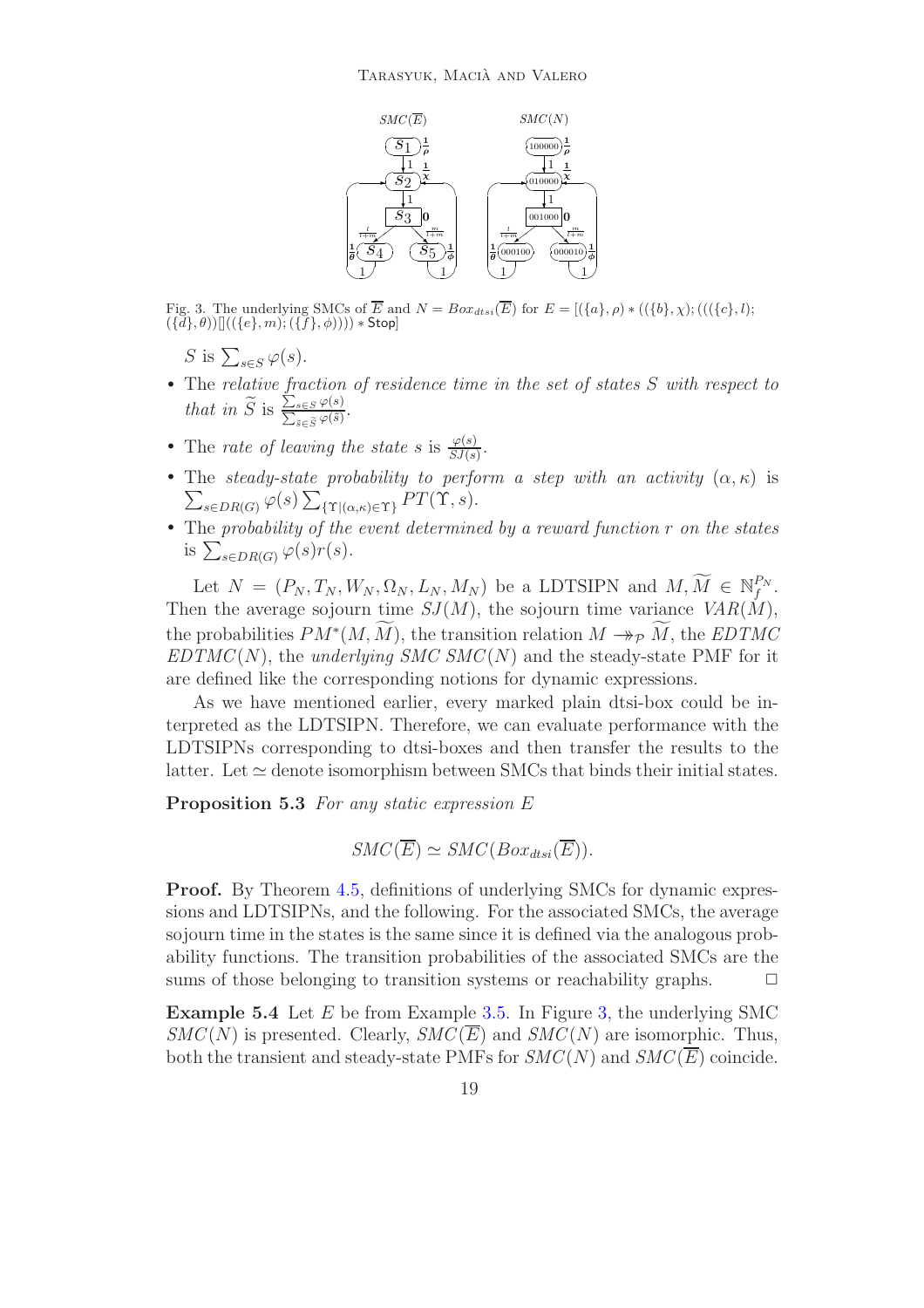

<span id="page-19-1"></span>Fig. 4. The diagram of the shared memory system

### <span id="page-19-0"></span>6 Shared memory system

We now demonstrate how steady-state probability mass function (PMF) is used for performance evaluation, with the shared memory system case study. This illustrative example demonstrates our modeling and analysis technique. More complex systems can be easily constructed with the flexible and powerful operations of dtsiPBC, taking advantage of the algebraic compositionality.

Consider a model of two processors accessing a common shared memory in the continuous time setting on GSPNs [\[13\]](#page-24-17). We shall analyze this shared memory system in the discrete time stochastic setting of dtsiPBC, where concurrent execution of activities is possible. The model works as follows. After activation of the system (turning the computer on), two processors are active, and the common memory is available. Each processor can request an access to the memory after which the instantaneous decision is made. When the decision is made in favour of one processor, it starts acquisition of memory, the other processor must therefore wait until the first one terminates its memory operations, the system then returning to a state in which memory is available and both processors are active. The diagram of the system is in Figure [4.](#page-19-1)

Let us explain the meaning of actions from the dtsiPBC expressions specifying the system modules. Action a corresponds to system activation. Actions  $r_i$   $(1 \leq i \leq 2)$  represent the common memory request of processor i. Instantaneous actions  $d_i$  correspond to the decision on the memory allocation in favour of processor *i*. Actions  $m_i$  represent the common memory access of processor i. The other actions are used for communication purposes only via synchronization, so we will abstract from them by using the restriction.

The static expression of the first processor is

- $E_1 = [(\{x_1\}, \frac{1}{2})]$  $(\{r_1\},\frac{1}{2})$  $(\{d_1,y_1\},1); (\{m_1,z_1\},\frac{1}{2})$  $(\frac{1}{2})$   $*$  Stop].
	- The static expression of the second processor is
- $E_2 = [(\{x_2\}, \frac{1}{2}]$  $(\{r_2\},\frac{1}{2})$  $(\{d_2,y_2\},1); (\{m_2,z_2\},\frac{1}{2})$  $(\frac{1}{2})$   $*$  Stop].
	- The static expression of the shared memory is
- $E_3 = [(\{a, \hat{x_1}, \hat{x_2}\}, \frac{1}{2})$  $(\{\widehat{y_1}\},1); (\{\widehat{z_1}\},\frac{1}{2})$  $(\{\hat{y}_2\}, 1); (\{\hat{z}_2\}, \frac{1}{2})$  $(\frac{1}{2}))) *$  Stop].

The static expression of the shared memory system with two processors is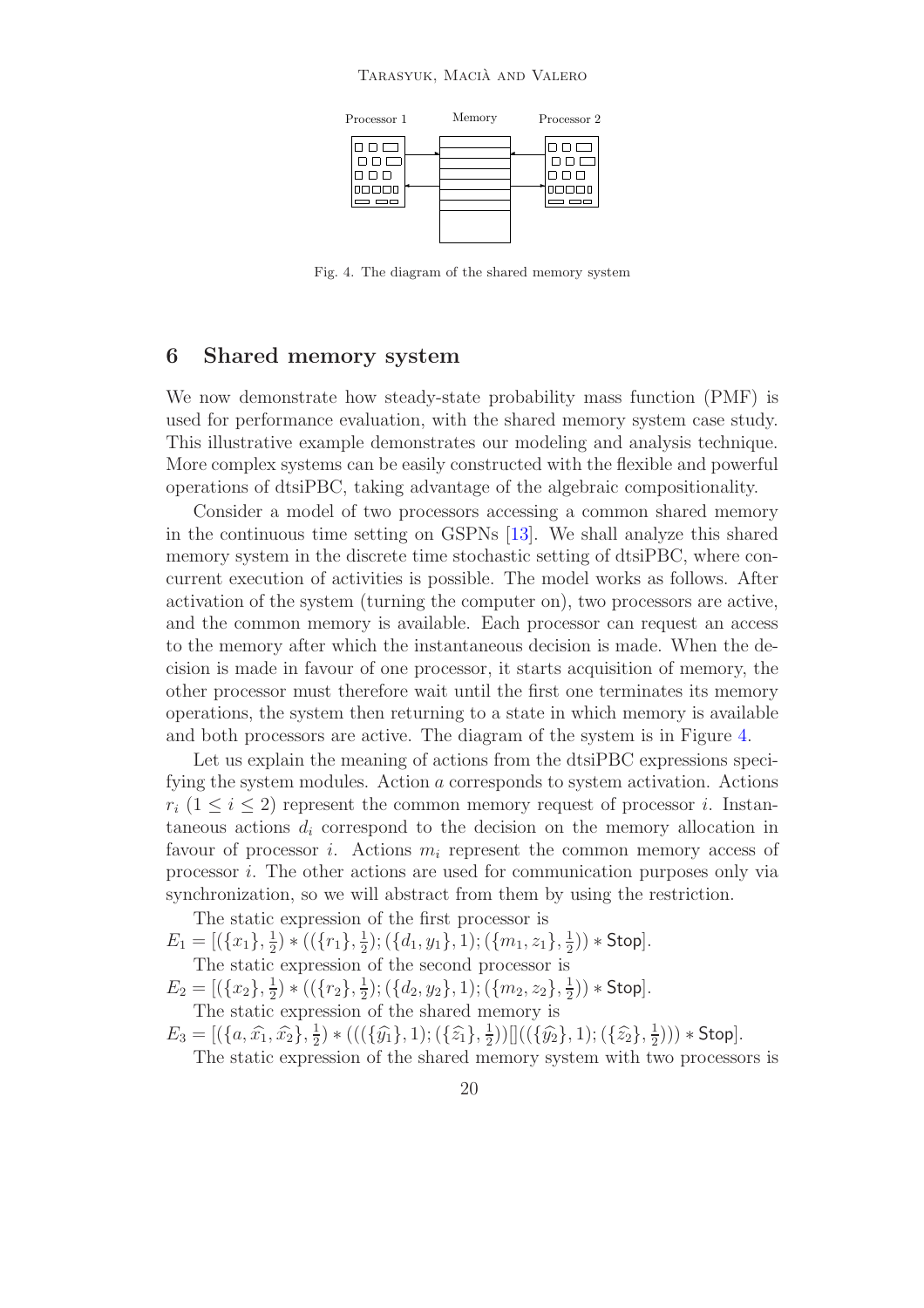

<span id="page-20-0"></span>Fig. 5. The transition system of the shared memory system

 $E = (E_1||E_2||E_3)$  sy  $x_1$  sy  $x_2$  sy  $y_1$  sy  $y_2$  sy  $z_1$  sy  $z_2$  rs  $x_1$  rs  $x_2$  rs  $y_1$  rs  $y_2$  rs  $z_1$  rs  $z_2$ .

Let us illustrate an effect of synchronization. The result of synchronization of immediate multiactions  $({d_i}, y_i), 1)$  and  $({\hat{y}_i}, 1)$  is  $({d_i}, 2)$   $(1 \le i \le 2)$ . The synchronization of stochastic multiactions  $(\{m_i, z_i\}, \frac{1}{2})$  $(\widehat{z_i}, \frac{1}{2})$  and  $(\widehat{z_i}, \frac{1}{2})$  $(\frac{1}{2})$  produces  $(\{m_i\},\frac{1}{4})$  $\frac{1}{4}$ )  $(1 \leq i \leq 2)$ . The result of synchronization of  $(\lbrace a, \hat{x}_1, \hat{x}_2 \rbrace, \frac{1}{2})$  $(\frac{1}{2})$ with  $(\lbrace x_1 \rbrace, \frac{1}{2}$  $\frac{1}{2}$ ) is  $({a}, \hat{x_2}, \frac{1}{4})$  $(\{a, \hat{x}_1, \hat{x}_2\}, \frac{1}{2})$  $(\{x_2\}, \frac{1}{2})$  with  $(\{x_2\}, \frac{1}{2})$  $(\frac{1}{2})$  is  $(\{a, \hat{x_1}\}, \frac{1}{4})$ <sup>1</sup>/<sub>4</sub>. After applying synchronization to  $(\lbrace a, \hat{x}_2 \rbrace, \frac{1}{4})$  $(\frac{1}{4})$  and  $(\frac{x_2}{2}, \frac{1}{2})$  $(\frac{1}{2})$ , as well as to  $(\{a, \hat{x_1}\}, \frac{1}{4})$  $\frac{1}{4}$ ) and  $(\{x_1\},\frac{1}{2})$  $\frac{1}{2}$ ), we obtain the same activity  $(\{a\},\frac{1}{8})$  $\frac{1}{8}$ .

 $DR(\overline{E})$  consists of 9 equivalence classes  $s_1, \ldots, s_9$ , interpreted as follows:  $s_1$ is the initial state,  $s_2$ : the system is activated and the memory is not requested,  $s_3$ : the memory is requested by the first processor,  $s_4$ : the memory is requested by the second processor,  $s_5$ : the memory is allocated to the first processor,  $s<sub>6</sub>$ : the memory is requested by two processors,  $s<sub>7</sub>$ : the memory is allocated to the second processor,  $s_8$ : the memory is allocated to the first processor and the memory is requested by the second processor,  $s_9$ : the memory is allocated to the second processor and the memory is requested by the first processor. We have  $DR_T(\overline{E}) = \{s_1, s_2, s_5, s_7, s_8, s_9\}$  and  $DR_V(\overline{E}) = \{s_3, s_4, s_6\}.$ 

In Figure [5,](#page-20-0) the transition system  $TS(\overline{E})$  is presented. In Figure [6,](#page-21-0) the underlying SMC  $SMC(\overline{E})$  is depicted.

The average sojourn time vector of  $\overline{E}$  is  $SJ = \left(8, \frac{4}{3}\right)$  $\frac{4}{3}, 0, 0, \frac{8}{5}$  $\frac{8}{5}$ , 0,  $\frac{8}{5}$  $\frac{8}{5}$ , 4, 4). The sojourn time variance vector of  $\overline{E}$  is  $VAR = (56, \frac{4}{9})$  $\frac{4}{9}, 0, 0, \frac{24}{25}, 0, \frac{24}{25}, 12, 12$ .  $\begin{pmatrix} 0 & 1 & 0 & 0 & 0 & 0 & 0 & 0 & 0 \end{pmatrix}$ 0 1 0 0 0 0 0 0 0

0 0  $\frac{1}{3}$   $\frac{1}{3}$  0  $\frac{1}{3}$  0 0 0

 .

The TPM for  $\mathit{EDTMC}(\overline E)$  is  $\mathbf P^*=$  0 0 0 0 1 0 0 0 0 0 0 0 0 0 0 1 0 0  $0 \frac{1}{5}$   $0 \frac{1}{5}$  0 0 0  $\frac{3}{5}$  0 0 0 0 0 0 0 0  $\frac{1}{2}$   $\frac{1}{2}$ <br>0  $\frac{1}{5}$   $\frac{1}{5}$  0 0 0 0 0  $\frac{3}{5}$  $\begin{smallmatrix}&&&\text{\color{red}&0}\\\text{\color{red}&0&0&0&0\end{smallmatrix}$ 0 0 1 0 0 0 0 0 0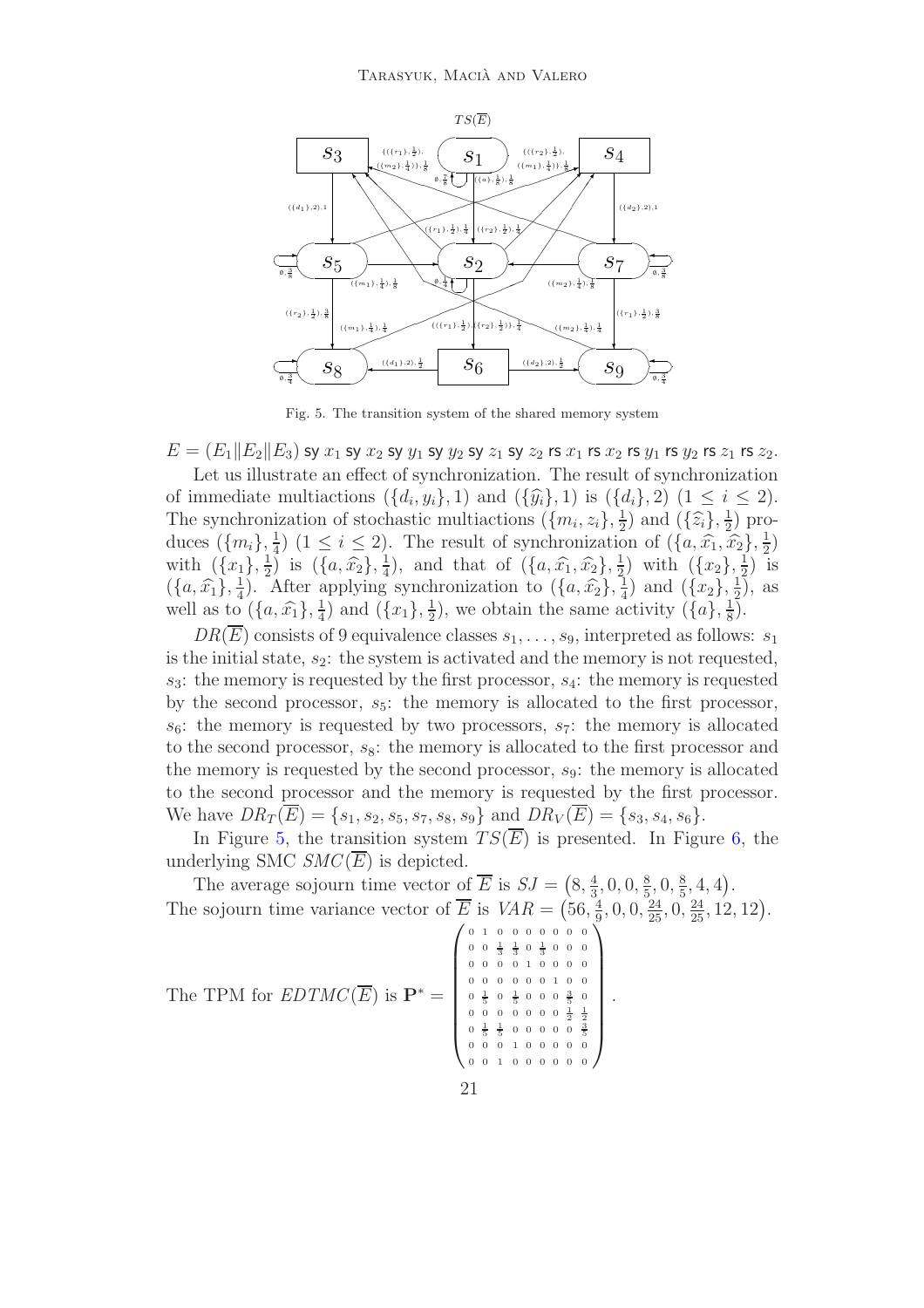

<span id="page-21-0"></span>Fig. 6. The underlying SMC of the shared memory system

Table 4 Transient and steady-state probabilities for the EDTMC of the shared memory system

<span id="page-21-1"></span>

| $\kappa$            | HO E1                                   | 2                               | 3        | 4               | 5                                                         | 6        |                                                                                        | 8 | 9                | 10 | $\infty$ |
|---------------------|-----------------------------------------|---------------------------------|----------|-----------------|-----------------------------------------------------------|----------|----------------------------------------------------------------------------------------|---|------------------|----|----------|
| $\psi_1^*[k]$       | $\parallel$ 1 $\parallel$ 0 $\parallel$ | $\overline{0}$                  | 0        | $\theta$        | $\theta$                                                  |          | $\Omega$                                                                               | 0 | $\left( \right)$ |    |          |
| $\psi_2^*[k]$       | $\vert \vert 0 \vert 1$                 | $\overline{0}$                  | $\Omega$ | 0.1333          | $\Omega$                                                  |          | $[0.0933] 0.0978] 0.0187] 0.0969] 0.0754] 0.0682$                                      |   |                  |    |          |
| $\psi_3^*[k]$       |                                         | 0 0 0.3333                      | $\Omega$ |                 | $0.2333 0.2444 0.0467 0.2422 0.1886 0.0982 0.2316 0.1705$ |          |                                                                                        |   |                  |    |          |
| $\psi_5^*[k]$       | 0 0                                     | $\Omega$                        | 0.3333   | $\overline{0}$  |                                                           |          | $0.2333 \cdot 0.2444 \cdot 0.0467 \cdot 0.2422 \cdot 0.1886 \cdot 0.0982 \cdot 0.1705$ |   |                  |    |          |
|                     |                                         | $\psi_6^*[k]$   0   0   0 .3333 | $\Omega$ | $\theta$        | 0.0444                                                    | $\Omega$ | $[0.0311] 0.0326] 0.0062] 0.0323] 0.0227$                                              |   |                  |    |          |
| $ \psi_8^*[k] 0 0 $ |                                         | $\Omega$                        |          | $0.1667$ 0.2000 | $\Omega$                                                  |          | $[0.1622] 0.1467] 0.0436] 0.1616] 0.1163] 0.1136$                                      |   |                  |    |          |

In Table [4,](#page-21-1) the transient and the steady-state probabilities  $\psi_i^*[k]$  ( $i \in$  $\{1, 2, 3, 5, 6, 8\}$  for the EDTMC of the shared memory system at the time moments k  $(0 \leq k \leq 10)$  and  $k = \infty$  are presented, and in Figure [7,](#page-22-1) the evolution in time for the transient probabilities is depicted. It is sufficient to consider the probabilities for the states  $s_1, s_2, s_3, s_5, s_6, s_8$  only, since the corresponding values coincide for  $s_3$ ,  $s_4$ , as well as for  $s_5$ ,  $s_7$ , and for  $s_8$ ,  $s_9$ . The steady-state PMF for  $EDTMC(\overline{E})$  is  $\psi^* = \left(0, \frac{3}{44}, \frac{15}{88}, \frac{15}{88}, \frac{15}{88}, \frac{1}{44}, \frac{15}{88}, \frac{5}{44}, \frac{5}{44}\right)$ . The steady-state PMF  $\psi^*$  weighted by SJ is  $(0, \frac{1}{11}, 0, 0, \frac{3}{11}, 0, \frac{3}{11}, \frac{3}{11}, \frac{3}{11}, \frac{3}{11})$ . It remains to normalize the steady-state weighted PMF dividing it by the sum of its components  $\psi^* S J^T = \frac{17}{11}$ . Thus, the steady-state PMF for  $SMC(\overline{E})$  is

 $\varphi = \left(0, \frac{1}{17}, 0, 0, \frac{3}{17}, 0, \frac{3}{17}, \frac{5}{17}, \frac{5}{17}\right)$ . We now calculate some performance indices.

- The average recurrence time in the state  $s_2$ , where no processor requests the memory, called the *average system run-through*, is  $\frac{1}{\varphi_2} = 17$ .
- The common memory is available only in the states  $s_2, s_3, s_4, s_6$ . The steadystate probability for the memory to be available is  $\varphi_2 + \varphi_3 + \varphi_4 + \varphi_6 =$  $\frac{1}{17} + 0 + 0 + 0 = \frac{1}{17}$ . The steady-state probability for the memory to be used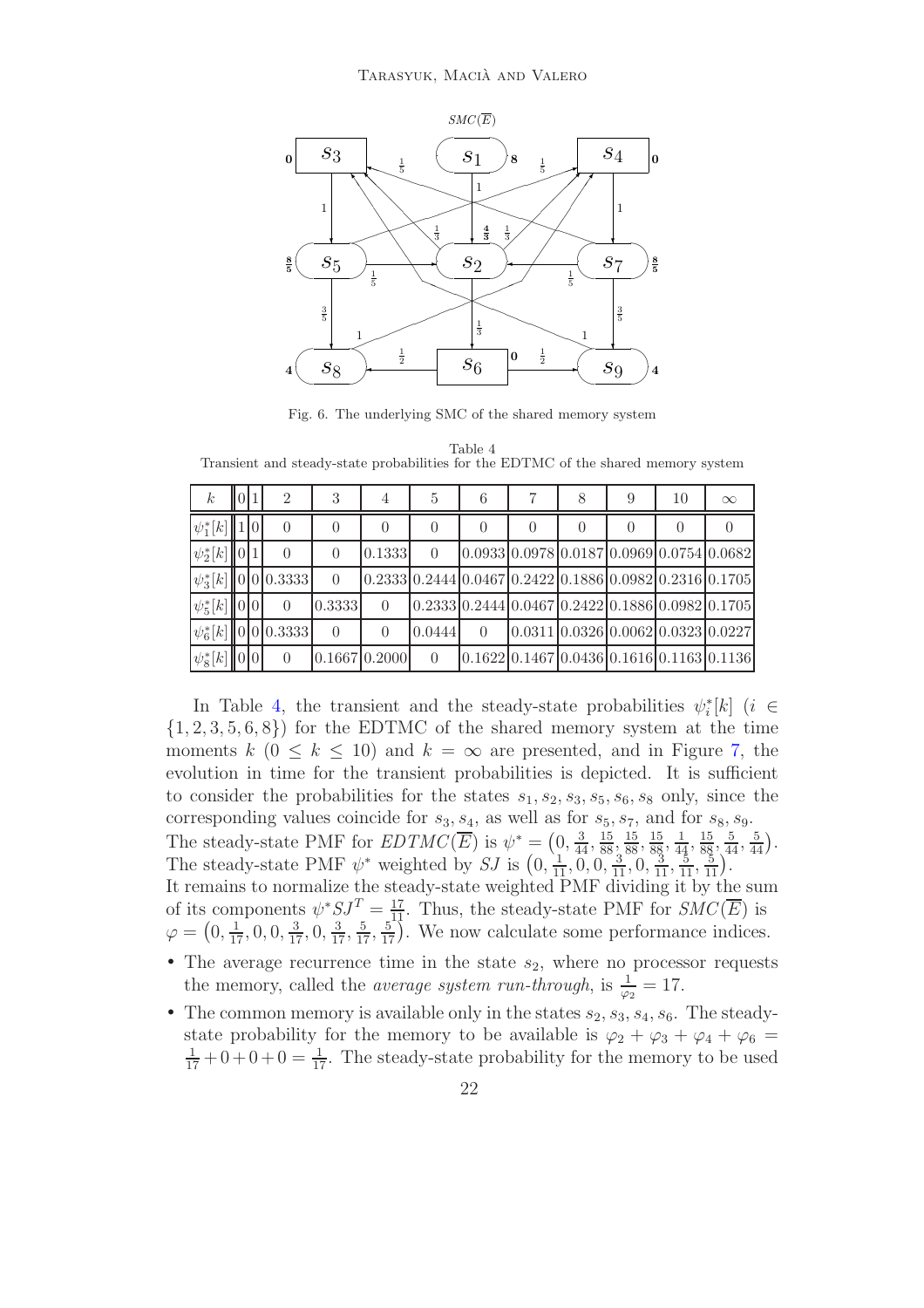

Fig. 7. Transient probabilities alteration diagram for the EDTMC of the shared memory system

<span id="page-22-1"></span>(i.e. not to be available), called the *shared memory utilization*, is  $1 - \frac{1}{17} = \frac{16}{17}$ .

- After activation of the system, we leave the state  $s_1$  for ever, and the common memory is either requested or allocated in every remaining state, with exception of  $s_2$ . Thus, the rate of emerging the shared memory necessity coincides with the rate of leaving  $s_2$ , calculated as  $\frac{\varphi_2}{SJ_2} = \frac{1}{17} \cdot \frac{3}{4} = \frac{3}{68}$ .
- The common memory request of the first processor  $(\lbrace r_1 \rbrace, \frac{1}{2})$  $(\frac{1}{2})$  is only possible from the states  $s_2$ ,  $s_7$ . At both states, the request probability is the sum of the execution probabilities for all sets of activities containing  $({r_1}, \frac{1}{2})$  $\frac{1}{2}$ ). The steady-state probability of the shared memory request from the first processor is  $\varphi_2$   $\Sigma$  ${T|({r_1},\frac{1}{2}) \in \Upsilon}$   $PT(\Upsilon,s_2)+\varphi_7 \sum$  ${\rm Tr}((r_1), \frac{1}{2}) \in \Upsilon$   $PT(\Upsilon, s_7) = \frac{1}{17} (\frac{1}{4} + \frac{1}{4}) + \frac{3}{17} (\frac{3}{8} + \frac{1}{8}) = \frac{2}{17}$ .

In Figure [8,](#page-23-0) the marked dtsi-boxes corresponding to the dynamic expressions of two processors, shared memory and the shared memory system are presented, i.e.  $N_i = Box_{dtsi}(\overline{E_i})$  ( $1 \leq i \leq 3$ ) and  $N = Box_{dtsi}(\overline{E}).$ 

## <span id="page-22-0"></span>7 Conclusions

We have proposed a discrete time stochastic extension dtsiPBC of a finite part of PBC enriched with iteration and immediate multiactions. The calculus is equipped with a step operational semantics based on labeled probabilistic transition systems and a denotational semantics in terms of a subclass of LDTSIPNs. A method of performance evaluation in the framework of the calculus has been presented applied to the shared memory system case study.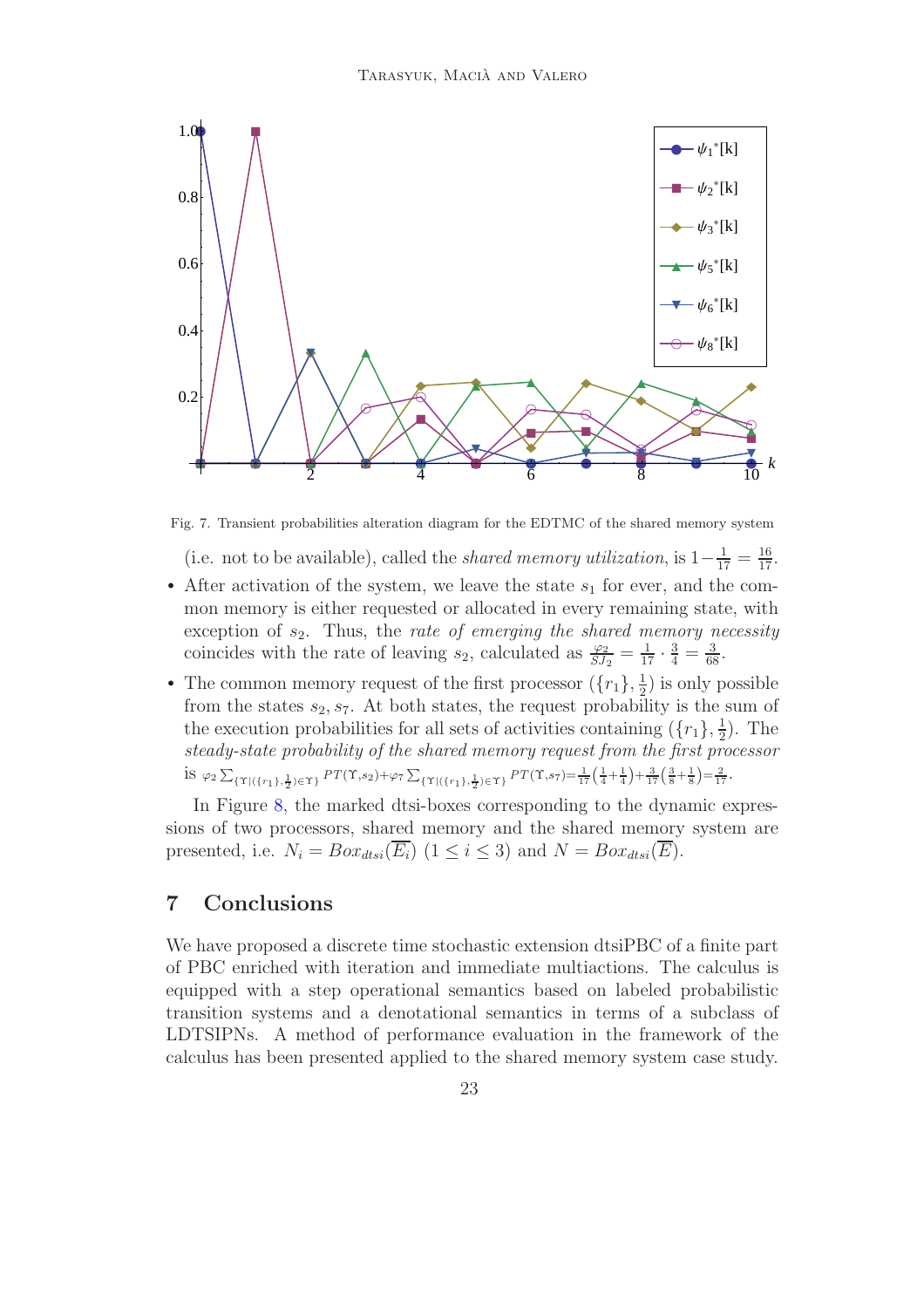

<span id="page-23-0"></span>Fig. 8. The marked dtsi-boxes of two processors, shared memory and the shared memory system

The advantage of our framework is twofold. First, one can specify in it concurrent composition and synchronization of (multi)actions, whereas this is not possible in classical Markov chains. Second, algebraic formulas represent processes in a more compact way than PNs and allow one to apply syntactic transformations and comparisons. Process algebras are compositional by definition and their operations naturally correspond to operators of programming languages. Hence, it is much easier to construct a complex model in the algebraic setting than in PNs. The complexity of PNs generated for practical models in the literature demonstrates that it is not straightforward to construct such PNs directly from the system specifications. Strong points of dtsiPBC are the multiaction labels, immediate multiactions, powerful operations, a step operational and a Petri net denotational semantics allowing for concurrent execution of activities (transitions), as well as analytical performance evaluation. dtsiPBC is well suited for the discrete time applications, such as business processes, neural and transportation networks, computer and communication systems, whose discrete states change with a global time tick, as well as for those, in which the distributed architecture or the concurrency level should be preserved while modeling and analysis (remember that, in step semantics, we have additional transitions due to concurrent executions).

Our future work will consist in constructing a congruence for dtsiPBC, i.e. the equivalence withstanding application of all operations of the algebra. The first candidate is a stronger version of step stochastic bisimulation equivalence defined via transition systems equipped with two extra transitions skip and redo, like in [\[3\]](#page-24-11). We also plan to extend the calculus with deterministically timed multiactions having a fixed time delay (including the zero one which is